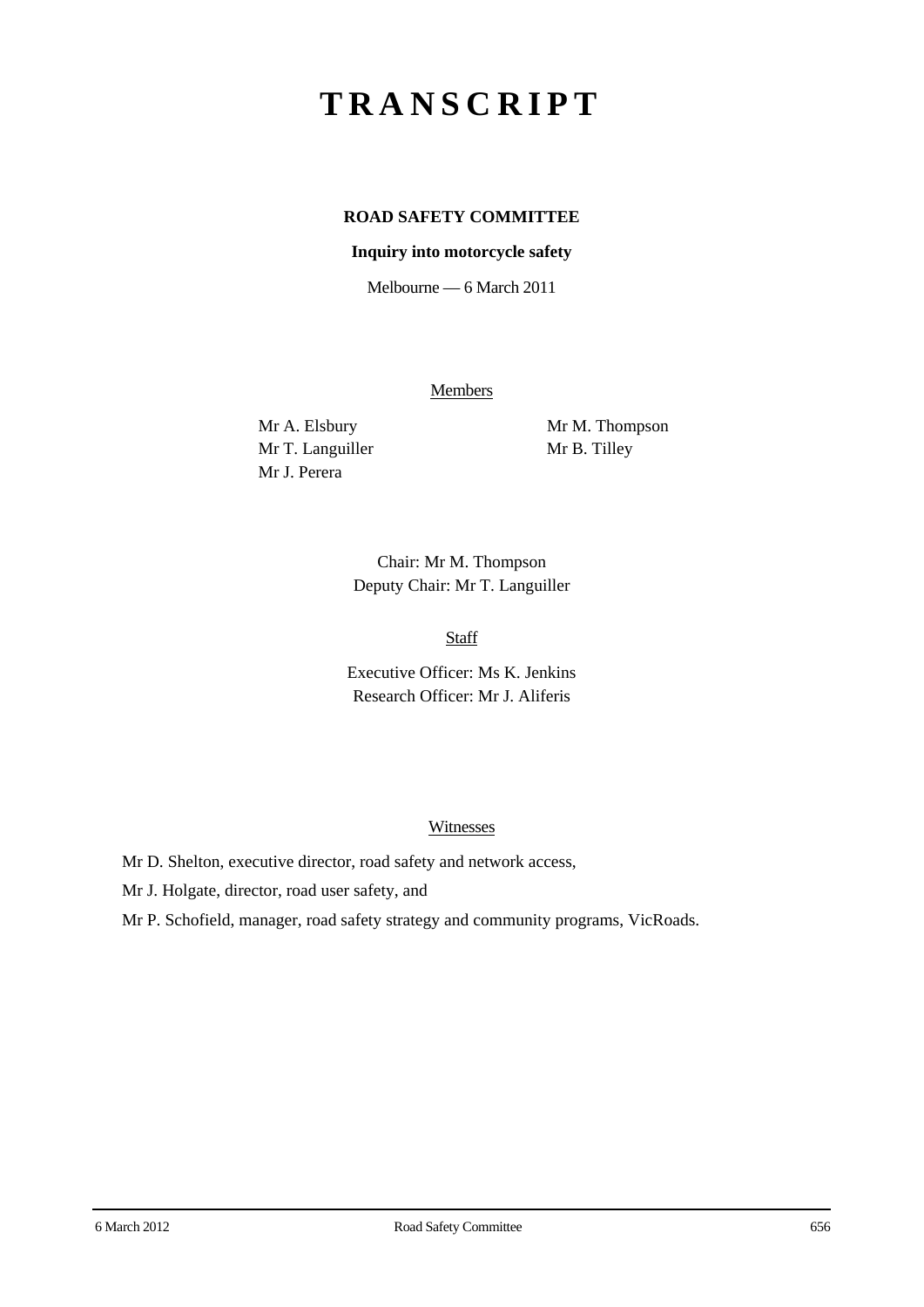**The CHAIR** — Welcome to the final afternoon session of today's public hearings for the Road Safety Committee's inquiry into motorcycle safety. The committee has received some 74 written submissions since the release of the terms of reference inviting submissions. The purpose of these hearings today is to obtain further evidence from selected witnesses covering the terms of reference. Hansard is recording today's proceedings. We will provide a proof version transcript to witnesses so that any typographical errors can be corrected. That can subsequently be returned to the secretariat whereupon it will be placed on our website. We can take evidence in camera as well. If it is appropriate to move off the parliamentary record, feel free to note an issue, and we can do that.

For the assistance of Hansard it would be helpful if you could identify yourselves initially when you are speaking, so the Hansard staff know who is on the record. Thank you for your attendance. I can lead off with a question, which is: who will be mediating the flow of questions?

**Mr SHELTON** — Probably I will be starting. I am David Shelton, VicRoads executive director, road safety and network access. I will pass on to my colleagues as we go. Peter Schofield is here to specifically speak on matters relating to data, and James Holgate was with us at the last hearing.

**The CHAIR** — During the public hearings the committee received evidence that agencies and departments involved in road trauma record and use data for reasons specific to their function. But that can mean data collected by one agency might not be of much use to another because of the way the agency has recorded or used the data or because they did not collect additional data at the time. The question is: how interoperable are the datasets of different road regulators? How can we optimise the data collection so that we collect information that is useful to all the regulators involved in motorcycle safety? Can you suggest an alternative to the current approach of having multiple datasets where data cannot really be used across agencies because of the way it has been collected or because the first agency did not collect information that would have been of use to another agency?

**Mr SHELTON** — Certainly. I might provide a little bit of background on data overall before I go specifically to that question. It is important in the context to note that Victoria has an evidence-based approach to road safety, so we do have a heavy reliance on data. That dependency exists at a number of stages through the policy development, implementation and evaluation process. We rely on time series sets of data and geospatial data that is collected to give us overall trend information, by which we understand problems and highlight issues. We then use further data to identify options for responding to those issues, and drill down more deeply into specific datasets or create datasets in order to be able to design and evaluate interventions. Sometimes data is produced for very specific purposes knowing that it is not intended to be used across a broad range of stakeholders. It is designed for an agency to work specifically on one intervention.

I think the data to which you are referring is the time series or geospatial data relating to crashes and how we understand those. That is collected on a regular basis particularly by Victoria Police and by hospitals. We have provided a written response to the committee's request for further information about our datasets on that, and I will pass to Peter in a moment to give us a bit of an overview of that.

The exchange or access by other agencies of that data is generally managed through existing agreements. It is done with a high level of formality and quality control. That is largely necessarily to protect the privacy that is embedded in some of that data, but also to ensure that the datasets we are using are as good as they can be that is, that the data quality has not deteriorated and we would understand at any given time what that quality is.

Whilst the datasets are not all interconnected and some work has been done to try to identify opportunities to make them more so, there are some emerging technologies that may be able to give us greater analytical tools to try and draw knowledge out of the datasets without having to bring them all together into one single monolithic dataset. There are quite a few options in this space. Cleansing data and moving data into a single repository is indeed one option, but I am not at all convinced that it is the most cost-effective option. Some of the smarts that are coming out of software manufacturers now that allow analysis of multiple datasets in an intelligent way probably hold more promise for us. The benefit of those approaches is they also then allow the organisation to collect data for their principal purposes — their statutory functions — and to own that data for that purpose and to maintain it for that purpose, whilst it can also be used for a secondary purpose and shared with others. I might pass to Peter to give a bit of an overview of the current systems that we operate.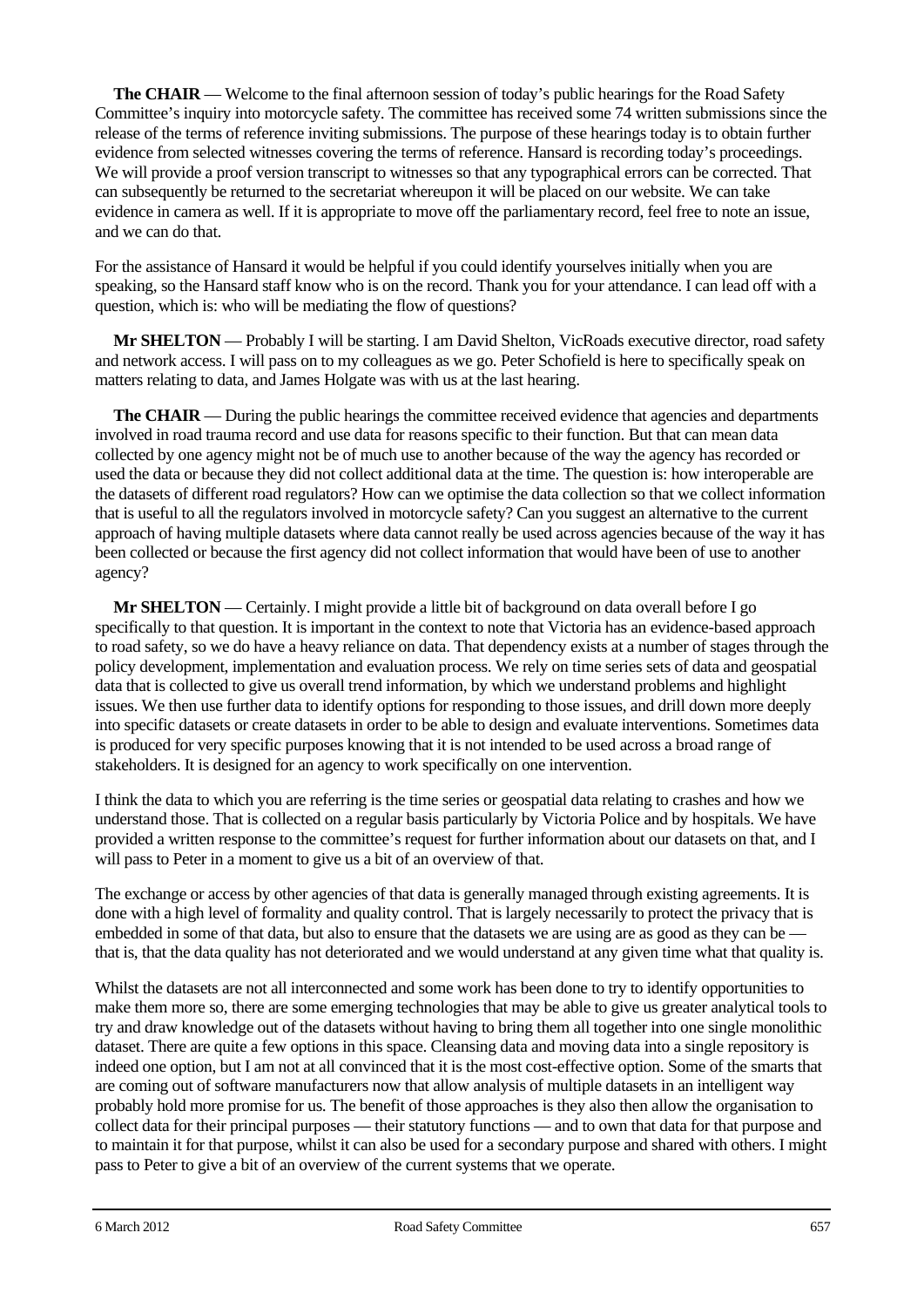**Mr SCHOFIELD** — I am Peter Schofield, VicRoads road safety. Chair, I have provided a bit of a diagram to Kylie; I do not know whether you have seen it. Probably in its simplest format this is the best way to explain how we use our data and how we receive it. Essentially Victoria is fortunate that we have a single source of data, which is Victoria Police, in relation to crash data. That data gets sent to VicRoads in an electronic form via a secure network where it gets put into a holding bay. We have a group of experienced coders who then look at every what we call TIS — the traffic incident system report — on a computer, which is supplied by Victoria Police. That is how the information comes in to us. They then code it and essentially enhance that data by geospatially locating it, adding sub-DCA codes and a few other variables. They also check the completeness of the report and make any recommended changes back to Victoria Police. On average we put in about 250 data requests to Victoria Police for either additional information that is missing or seeking clarification on data that is perhaps not quite clear enough in those reports. That is on average about 250 a month that we send back to VicPol for clarification.

Once that data has gone through that filtering process it then gets put into our RCIS query system, which allows our employees or people within the organisation to access that data for various countermeasure developments, including infrastructure and behavioural issues. It also allows us to monitor trends over time in relation to all road safety activities.

Furthermore twice a year we put a limited version of that data into the public domain through CrashStats to allow the general public to access crash data in a query system format. We also provide an additional facility to researchers and local government with the ability to access through a confidentiality agreement private information that might be on those reports. They primarily relate to the narrative, which is the police description of the crash, and the diagram, which is a pictorial display of the crash. These days all the RCIS diagrams are electronic, so they are electronic pictures that appear for access by local government as well as in our own system.

That is essentially how our system works. We then distribute that information to a number of different sources. We supply the TAC with that data on a monthly basis. We report to the federal government on road safety performance, both for all vehicles and heavy vehicles. We also provide that information on regular dumps of data to research organisations like Monash University Accident Research Centre and Australian Road Research Board. The federal government maintains a fatality database, and that information comes from our database. Every month we report through to the department of infrastructure and regional services. The federal government publishes a monthly report on road safety performance across the country, so that fatality data comes from us. Essentially that is our data stream and how we process information we receive from VicPol and who we provide it to.

**The CHAIR** — I have an ancillary question in relation to data. If one agency refines the raw data and others then use it, can assumptions be made on that data? Do you think it is possible that these assumptions may be questioned if the original data was incorrectly analysed or recorded in a way that did not take into account all the factors?

**Mr SCHOFIELD** — There is a process in place that if the data is changed we make notifications to Victoria Police. Equally too, if they make changes to the original dataset, it comes back as a supplementary report to us.

**Mr SHELTON** — As you will have seen in the submission that we have provided you on data, there is a lot of procedural control over the data that goes into our dataset. One of the things Peter referred to is that our analysts do a review of the data to ensure that it is compliant with the rules for its entry into the system before it is closed out and accepted. That is an important feature of ensuring that the whole dataset and the quality of it is well understood. We need then only communicate, 'These are the rules; you can make your assumptions based on these rules, because the data complies with those rules'.

**Mr SCHOFIELD** — Some of the governance procedures around data include the fact that the agencies, particularly Victoria Police, Transport Accident Commission, VicRoads and WorkCover, are members of what we call the TIS steering committee. That committee was created to provide oversight for the development of the new TIS, which occurred at the end of 2005 and replaced the paper-based TAIS. That steering committee saw the initial implementation of the system and now meets purely in a sort of governance role to oversee enhancements to the system and where improvements can be made. Under that TIS steering committee there is a TIS data quality group that looks at specific issues with the main purpose of making sure that the data has got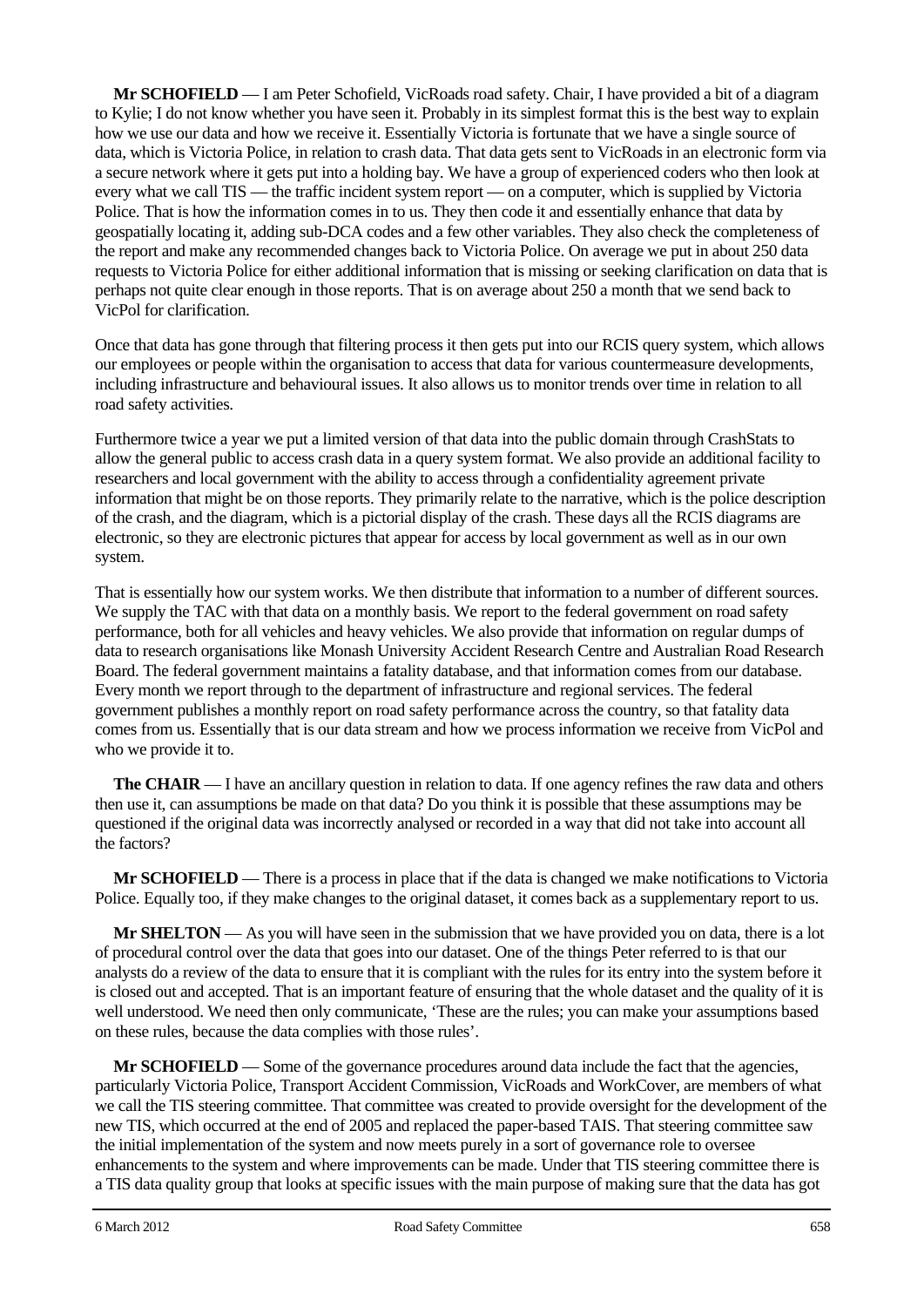as much integrity as we can build around it, and also to provide suggestions for enhancements. For example, one of the enhancements being looked at now is in relation to identifying ATVs, because there are a lot of those types of crashes occurring, particularly off-road and on farms. They tend to be on farms — —

# **The CHAIR** — ATVs being?

**Mr SCHOFIELD** — All-terrain vehicles — quad bikes, essentially. Most recently we implemented a new system of identifying heavy vehicles much more accurately than we had previously; it was just either a truck or an articulated. Now we have the full gamut of vehicle configurations for heavy vehicles so that we can see where the problems might be occurring in relation to heavy vehicle smashes. It is always a constant process to improve. I brought along the last minutes of the steering committee in case you had any questions or needed an outline of what things we will be implementing in the next 6 to 12 months to try to improve the current system that we have now.

I think the important point is that there is a rigorous governance framework around that TIS. As I have said, we are fortunate that in a way we do have a single source of data that we can use.

**Mr HOLGATE** — It is worth emphasising that there is a single source, and that once that data has been through that process, the agencies work on the same set of data. That is not to say they do not enrich that data with their own data sources, but certainly that core data is the same set of data for everyone.

**Mr LANGUILLER** — Can I put a question to you, Peter? You have not mentioned the health department in that group of organisations or agencies?

**Mr SCHOFIELD** — No. I try to provide an overview of how we use the data. You are quite right. In an ideal world it would be so beneficial to link the hospital data, basically to get a proper understanding of how many people are involved in road crashes because not all are reported to Victoria Police. But equally, too, one of the important things is that we tend to miss out on the severity of injury. I do not know whether it has been mentioned before, but we conducted a motorcycle enhanced crash investigation project some years ago, and I was responsible for running it. One of the important things there was to understand the injury severity indexes that were being used where we did have that hospital data and were able to interview the riders of motorcycles that were involved in crashes. It was very easy to see, particularly for motorcyclists, that injury severity index was generally far higher than it was for normal vehicle occupants.

You are right. In an ideal world it would be fantastic to have access to that data, but unfortunately privacy provisions within the legislation prevent us from accessing that data, particularly on a linked basis. Whilst we might get what we call aggregated data from different places, the importance for us is the ability to analyse that data, to look at various countermeasures. So unless we can get that data linked to a personal ID to put it into our system, aggregated data, whilst it might provide broad insights, would not be specific enough to drill down to get the maximum benefit out of that data.

**The CHAIR** — Do you think that arena should be changed to enable the information to be properly melded so that the accidents could be fully analysed rather than there being two separate sources of data?

**Mr SCHOFIELD** — In a perfect world that would be ideal, and with coronial records and Victorian Institute of Forensic Medicine results. They would all be enhancements to a system that could provide greater insight, but unfortunately we are constrained by privacy laws within the country. It is particularly noticeable when we have to link various sets of data to an individual. I really need to stress that point: it is the linking of a name to a person and to an outcome that is problematic in a lots of areas.

**Mr LANGUILLER** — David, if I may take you back to your submission of Monday, 17 October, you said to our committee that the one-off, in-depth studies of VicRoads data was expensive. You also mentioned that the VicRoads system was letting down the organisation in that sense, and I could refer you exactly to your quote. Can you explain to the committee why it is costly to produce analyses and what steps are being taken to rectify or identify this?

**Mr SHELTON** — The dataset that I was referring to in those comments was specifically the registration and licensing data. It is important to note that the dataset Peter has been referring to is the crash dataset. They are different, and this is one of the matching exercises that the committee is considering at the moment. We can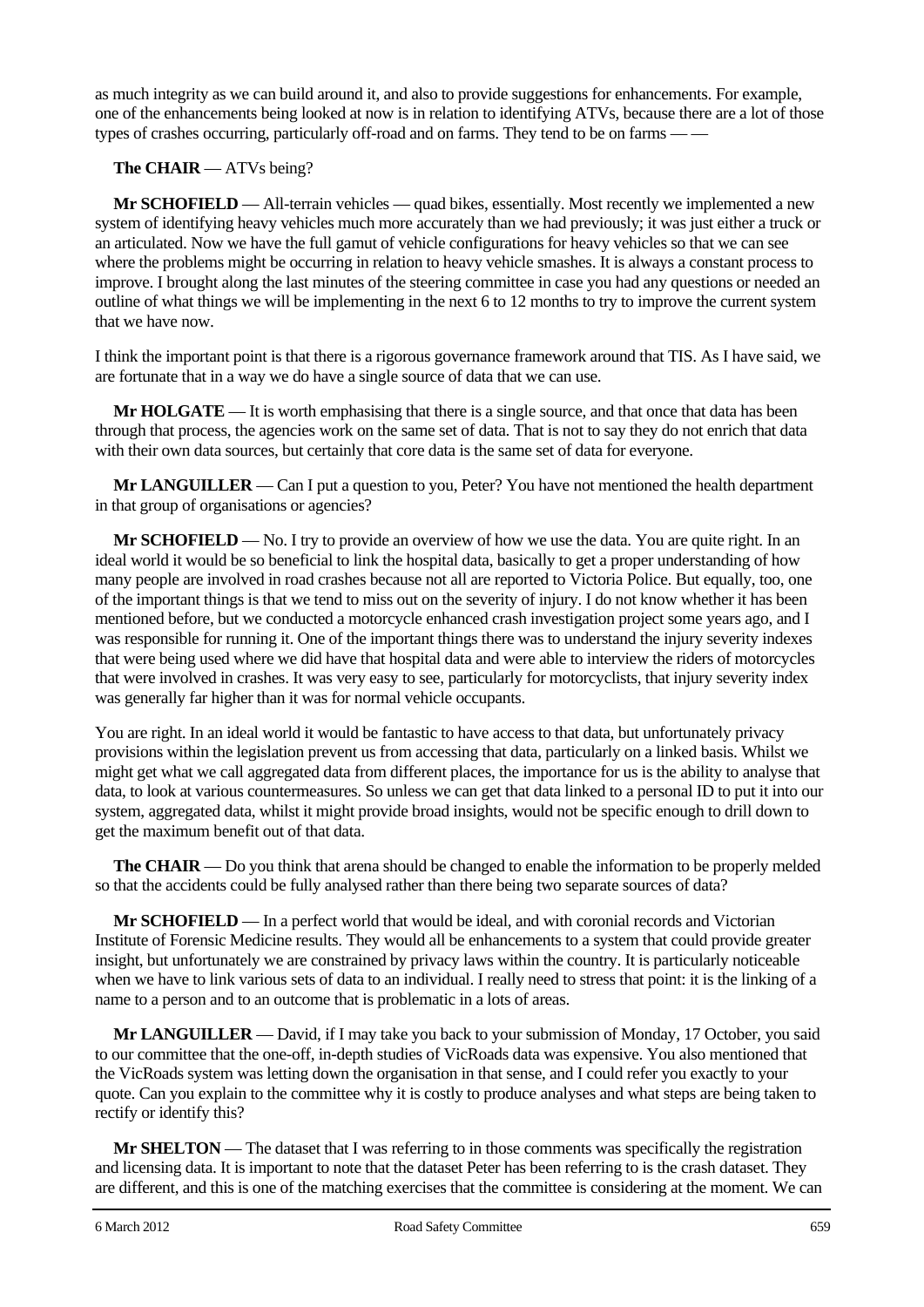enrich our crash data by importing into it details about vehicles and people, provided we comply with privacy provisions in the process.

The measures that are being taken to address some of the costs of data manipulation and access in our registration and licensing area are under way at the moment, and that is essentially a redesign and rebuild of our registration and licensing system. We are anticipating a substantial improvement in the accessibility and usability of data for policy development following the completion of that work.

**Mr LANGUILLER** — What I put to you at the time is generally clear in my mind. I asked you the following question: do you have data in terms of injuries and fatalities that you can extrapolate from those groups? And your answer corresponded to that question.

**Mr SHELTON** — For injuries and fatalities? My answer corresponded in relation to injuries and fatalities. The injury data that we have, as Peter said, comes straight from police, and possibly the shortfall I was describing there is that we currently collect some data that we have difficulty reporting on, so we need to enhance our system to report on some of that data. That is an enhancement that VicRoads is considering. Essentially we collect some detail from police which is in our system, but because we do not have the reporting tools, we cannot actually easily report on that data.

**Mr HOLGATE** — Just for clarification, if the concern is about the cost of in-depth data, I can provide a further explanation. Our mass crash data is, by necessity, fairly shallow in the amount of information it has. It has a lot of data fields but the data collection process is basically for the police observations of a crash. The cost of in-depth analysis and understanding of crashes is much more expensive. For example, we are working with Monash University now on a new project to look at an in-depth study of motorcycle crashes called the case control study. That will involve investigation of about 500 crashes and about 500 other riders, and will cost about \$1.3 million.

So for certain research purposes you can spend a lot of money to get in-depth information about a specific number of crashes. To do that for all crashes is clearly not economic, so we have a blend of our mass data on all crashes and our in-depth data where we particularly need more crash data.

**The CHAIR** — Is that in relation to the new link data collection system?

**Mr <b>HOLGATE** — No, this is a specific project. It is an ARC linkage grant. It is the case-controlled study on motorcycles.

**The CHAIR** — Just to put a side question in, have you had discussions with MUARC in relation to a new link data collection system, and if so what are your thoughts on this and what benefits would it have for safety?

**Mr SHELTON** — We have not had specific discussions with MUARC. Murray, I think you are referring to actually constructing a new data — —

**The CHAIR** — A new link data collection system.

**Mr SHELTON** — I have not been privy to such discussions. I am not aware that any such discussions have happened. We certainly have regular discussions with MUARC that have a data component, and pretty much every research project has a data component. We are aware that MUARC actually maintains a very large set and we use those on a not irregular basis. The used car safety ratings is an example.

**The CHAIR** — Yes, right. Thank you.

**Mr ELSBURY** — Thank you for coming in this afternoon and again sharing your experience with us regarding motorcycle safety. Since we last met for our inquiry the committee has received information and heard that motorcyclists were 37, 38 or 34 times more likely — depending on who was speaking at any given moment — to be killed than other road users. Can you explain to the committee how this figure would have been arrived at?

**Mr SHELTON** — My understanding is that the figure your refer to comes from the Australian Institute of Health and Welfare, which publishes, annually, figures on exposure for serious injuries incurred during transport. They will compare, for example, different road modes based on, usually, 100 million vehicle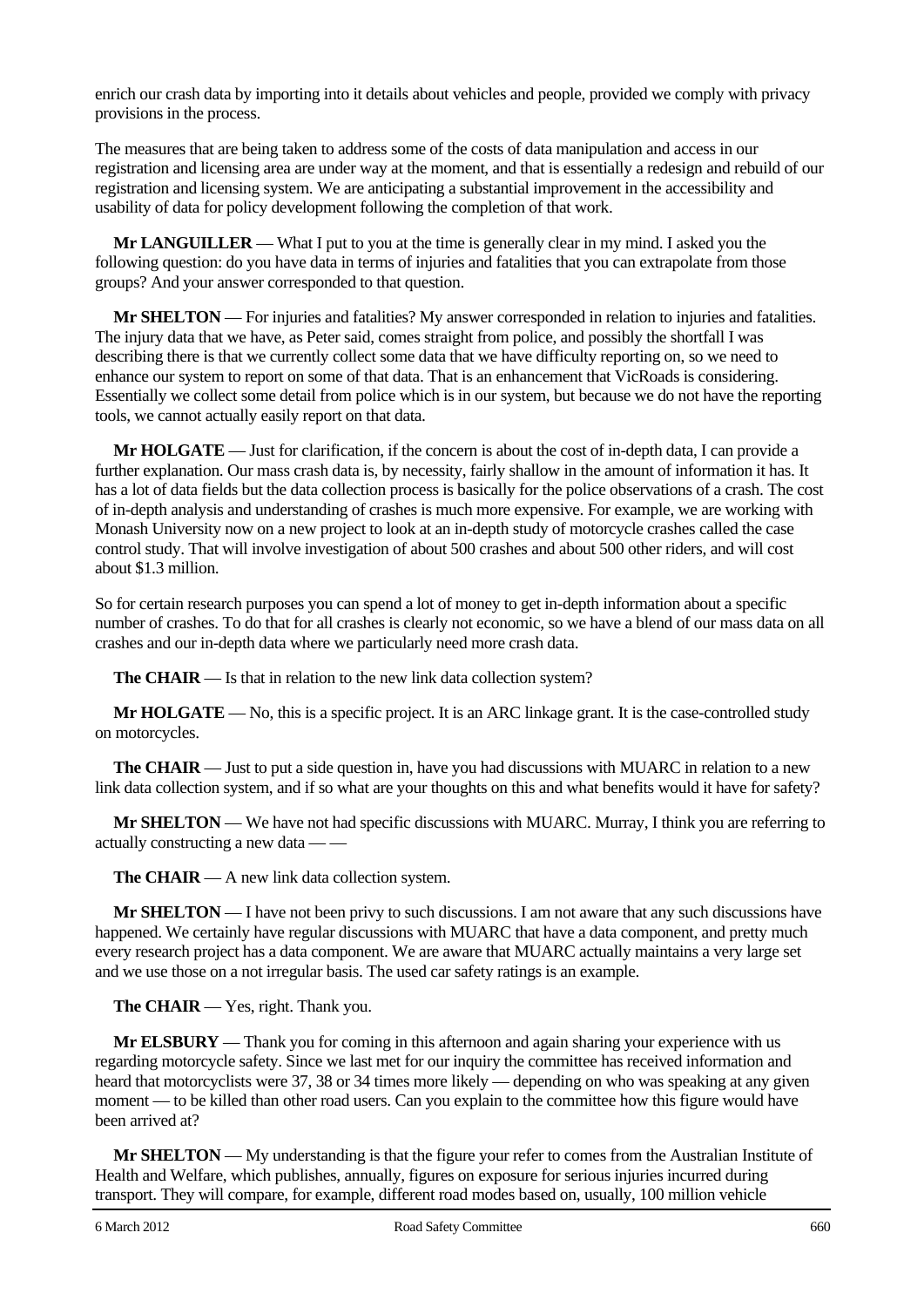kilometres travelled. The figure of 38 was published based on the 2005–06 data, and then it went to about 37 based on the next year's data. So the variations you are hearing are quite possibly just the annual updates on the same dataset.

The reliability of that data when it comes to motorcycling probably has a fair amount of variability, depending on the accuracy of the estimates of vehicle kilometres travelled, or VKT. I am not entirely sure how that group actually estimates the VKT.

**Mr SCHOFIELD** — If I could interject, the VKT is established through what they call the survey of motor vehicle usage, which was undertaken by the federal government to find out what the travel was within the country, and then they apportion various amounts of travel to each jurisdiction and road user group, whether it be heavy vehicles, motorcycles or normal passenger-like vehicles. That is done in an annual survey. There was a gap, I think, for about two years when the federal government did not fund it, but they have now reinstated that survey.

**Mr SHELTON** — The report is on the institute's website.

**Mr SCHOFIELD** — That is where there might be that difference in the numbers — maybe where people have tried to extrapolate what the increase in vehicle travel was in the absence of that annual survey.

**Mr ELSBURY** — Given we have literally just heard from MUARC that their opinion is that the VKT per million kilometres is not an accurate assessment of increased risk, how would you respond to that?

**Mr SHELTON** — Could you restate the question for me?

**Mr ELSBURY** — We have just heard from MUARC that the use of VKT per million kilometres travelled is not an accurate assessment of increased risk. How would you respond to that?

**Mr SHELTON** — I was not here to hear the context of exactly what MUARC said. I suspect that what they have questioned is how accurate the VKT is on average for motorcycle use. We know, for example, that there are about twice as many motorcycle licences as there are motorcycles and that motorcycles do not tend to get used so much in the wet. We do not have direct measures based on odometers, for example, of exactly how much motorcycling occurs. We use the survey that Peter referred to to get estimates of that. But I would need to speak directly or see the notes from MUARC as to exactly what they were referring to. Having said that, can I perhaps add to it?

# **Mr ELSBURY** — Yes.

**Mr SHELTON** — Having said that, if we did have confidence in those figures, we could in fact conclude that if they tell us how much on-road motorcycling is happening and if they are sound figures, they do tell us something about exposure.

**Mr ELSBURY** — We have been hearing from other people who have given evidence to the inquiry that the 38 times more likely figure was derived from an ABS calculation, which has also actually been quoted quite frequently in a lot of advertising around the place. The Australian Bureau of Statistics has placed a caveat on it saying that there is a standard deviation of between 25 per cent and 50 per cent. With my limited statistical knowledge from year 12 mathematics I think that is a fairly large deviation from what could be called reliable data. Would you care to enlighten us a bit more on that?

**Mr SHELTON** — We would need to take the ABS's advice on the caveat. However, in my view a 19 times overrepresentation is still a big number, even if it is not the 50 per cent. It is still a big number.

**Mr LANGUILLER** — The Victorian Auditor-General's report into motorcycle and scooter safety programs recommended that the Victoria Police, the TAC and VicRoads interagency data committee could be strengthened and supplemented by the involvement of the Department of Health, Ambulance Victoria and the Department of Justice. What are your thoughts on this recommendation and what steps have been taken, if any?

**Mr SCHOFIELD** — I am familiar with the committee but I do not sit on it, although I have attended a couple of meetings recently about ways to improve that. I think a report is being prepared in the next few weeks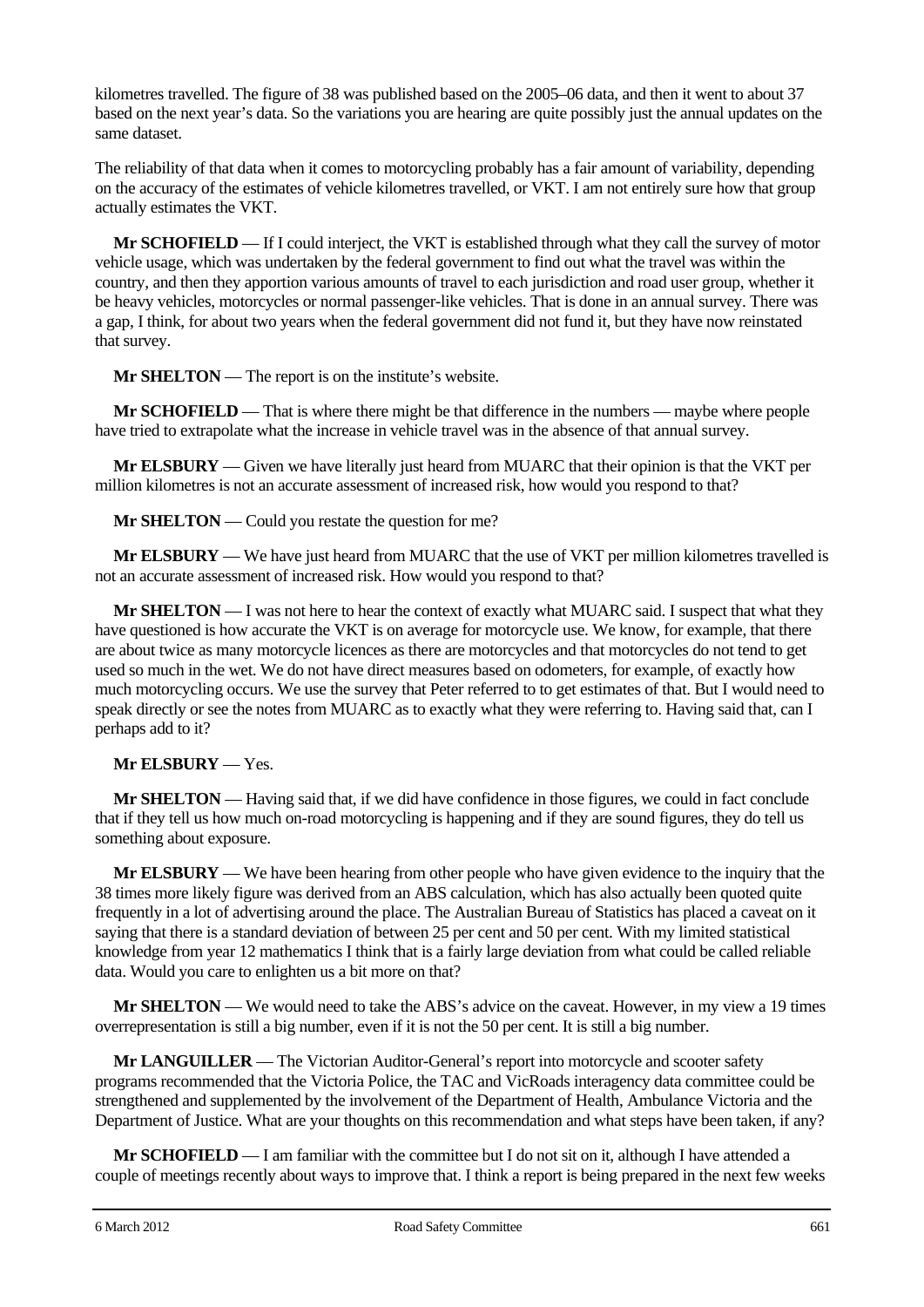looking at what the key issues are and how we can improve that area of reporting. I am not so close to the project that I could answer to the best of my ability.

**Mr SHELTON** — Telmo, the specific work that is happening at the moment is about drawing in the DSE and the Department of Health to better understand the off-road casualty crashes. I think the consensus is that it certainly adds a necessary depth of understanding, and we want to deal with those issues. It does not necessarily clarify for us whose responsibility they are, but it does help to document the problem a bit better. Until we have actually seen the results of that work it is difficult to know exactly how much those increased collaborations the involvement of those other agencies — has added to the process.

**Mr LANGUILLER** — What did you mean, whose responsibility they are? In terms of?

**Mr SHELTON** — In terms of off-road. What I refer to there is that VicRoads has responsibility for on-road activity, and some of that activity has benefits for off-road activity. Let me give you an example here. It is mandatory to have a helmet on when you are riding a motorcycle on a public road. It is not mandatory to have that helmet on when you are riding on private land. However, one assumes that the use of helmets on public roads has some halo effect into public spaces, and people tend to understand the risks of riding without a helmet and do so in public spaces as well.

**Mr ELSBURY** — The committee has heard from at least one RoadSafe group that VicRoads has explicitly told them not to get involved in training or educating riders, particularly younger riders, and requests for funding to run training days have been rejected. Could you explain why funding has been refused for activities that on the face of it seem to be perfectly suited to reducing motorcycle trauma?

**Mr SHELTON** — Andrew, driver and rider training are intuitively the right things to do to improve road safety, and there is fairly longstanding tension around this particular matter. There have been many years of research that tell us that driver training — and to a lesser extent the research includes rider training — does not actually produce road safety benefits for young drivers and riders in its current form. That is because the current form of training tends to focus on the skills developed for operating a car or the road rules to drive a car on the road when in fact the causes of the vast majority of crashes relate to behavioural issues, particularly risk-taking, whether it is drink or drug driving, speed or those sorts of things. They are not measures of people's ability to control a car; in fact they are more reflective of people's willingness to take risks and to expose themselves to risks beyond their experience.

**Mr ELSBURY** — Your community organisation funding scheme states that organisations should have evidence-based research. However, given the lack of data available to local organisations, except where there is a personal relationship, how can organisations be expected to provide the evidence?

**Mr SHELTON** — I think what you are referring to is our community road safety partnership program. I am happy to provide you with material in relation to this. I have a copy of the program guidelines here. The program provides a large amount of data to community groups who are registered — there are 51 groups that are registered — to assist them in drawing a relationship between what they want to do and the problems they have. Eventually that will be done at a local level. The data is provided to them and, in fact, CrashStats provides data to the public through the internet that anyone can access. From that we can derive some pictures of the local issues.

However, the reason we do that is that we want groups to engage in their local road safety issues and to understand what those issues are and why they might take a certain action, in part because it helps them to be effective, but it also helps us to ensure that the limited funding that is available goes to well-thought-through and hence more likely successful interventions.

**Mr SCHOFIELD** — Sorry, if I could just add to that: a lot of the community-based programs are municipally based, either singly or in clusters. For each of those groups we put together a one-page overview of issues including who the road users are who are injured are each year. We also put together about a 16-page analysis for each municipality highlighting who has been injured, where they were injured, what time of day the accident happened and whether it was on a local road or an arterial road. It builds up people's knowledge of where the actual issues are within a municipality. They are put up on the web every year for community groups to access, and it is in part of their application forms as to where to get this information so that they can identify what the issues are in their areas.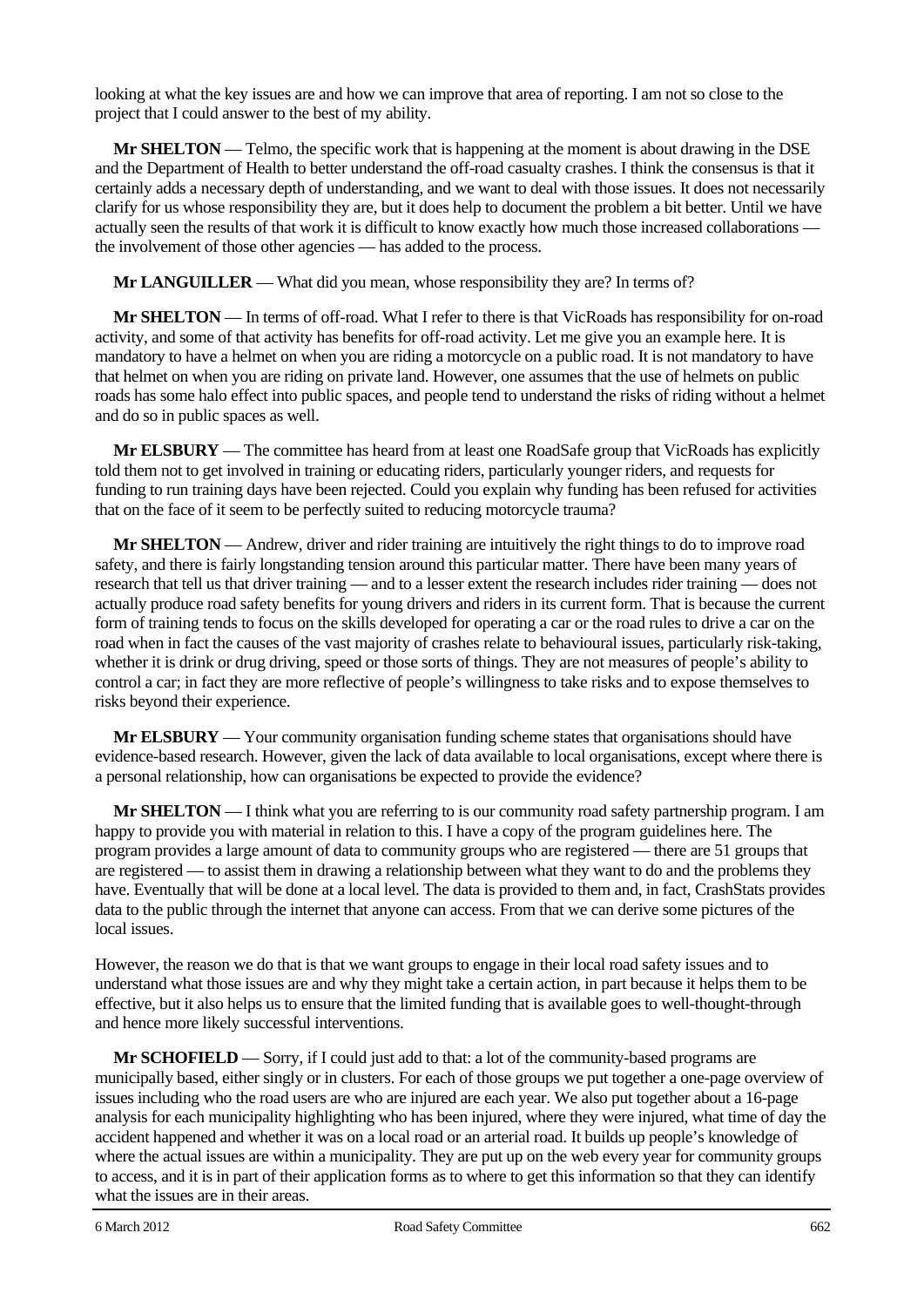**Mr ELSBURY** — That is web-based or is it — —

**Mr SCHOFIELD** — You can get it through the VicRoads website. We also produce for them a ranking by population of the various road user groups and the municipalities with the highest rate per 100 000 residents across every road user group, so it will actually target out whether each municipality is a particular high risk for certain road users. We try to provide all of this information to local municipalities and local road safety groups to help them focus on where to target their efforts.

**The CHAIR** — Can you advise of the total number of kilometres of wire rope safety barriers being installed across Victoria? Can you also advise the total cost of installing the wire rope safety barriers? How much does a wire rope safety barrier cost in comparison to other barrier types? Can you provide an estimate of the costs involved in retro-fitting all WRSBs within Victoria to reduce the hazards to motorcyclists?

**Mr SHELTON** — Listen, Murray, of course the short answer is yes, but they are not figures that I carry around with me. I am happy to provide those figures to the committee. I do not have them here today.

**The CHAIR** — Thank you. We can provide a list of the questions to you, which may help. Are you aware of any issues with fitting ABS on smaller commuter-focused motorcycles such as mopeds and scooters?

**Mr SHELTON** — We are aware that there is some concern about ABS fitment on smaller vehicles. The research overseas has tended to focus on the larger capacity bikes, and as a consequence that has also been where our focus has been. We have been monitoring the development of standards for ABS overseas and there have been some encouraging signs within Europe about moves to adopt mandatory ABS. I am pretty sure that is only for large-capacity bikes, though.

**Mr HOLGATE** — Perhaps I could just amplify that. It is very common for vehicle safety features to start at the larger and more prestige end of the market. Quite often early in the implementation there is a cost penalty, and that technology would then diffuse down through the fleet. ESC in cars, for example, started at the top end and is now virtually universal. I would expect that ABS would operate in the same way. There is work that I am part of through the OECD that is looking at a recommendation on ABS, and I think we recognise that ABS will be universal. It is a question of time. Certainly it will happen first at the top end and that will gradually diffuse through the fleet.

**Mr ELSBURY** — So it is a question of market force. Basically the development costs and all of that sort of thing get absorbed in the higher prestige end, and as technologies become more available and smaller and  $m \tilde{\text{z}}$  materials — —

**Mr HOLGATE** — The manufacturers get economies of scale, and that makes it more affordable. Clearly one of the impediments at the bottom end is the price impact that it would have.

**Mr LANGUILLER** — David, if I may come back to you, in response to a question put to you by Mr Tilley of our committee in October in relation to off-road, I quote you:

That is quite all right. I perhaps need to start by saying that by its very nature, conceptually off-road riding is not on the road and hence not the responsibility of VicRoads.

I confess to you and the committee that I am not legally trained, but if you check the Road Safety Act 1986, it defines a road as:

- (a) an area that is open to or used by the public and is developed for, or has as one of its main uses, the driving or riding of motor vehicles; or
- (b) a place that is a road by virtue of a declaration under subsection  $(2)(a) \ldots$

If I may complement that with a reference to section 87 of the Transport Integration Act 2010, 'Functions of the Road Corporation' — I am sure you would be very aware of this — subsection (1)(d) states that one function of the corporation is to:

lead in the development and implementation of strategic and operational policies and plans to improve the safety of the road system for all users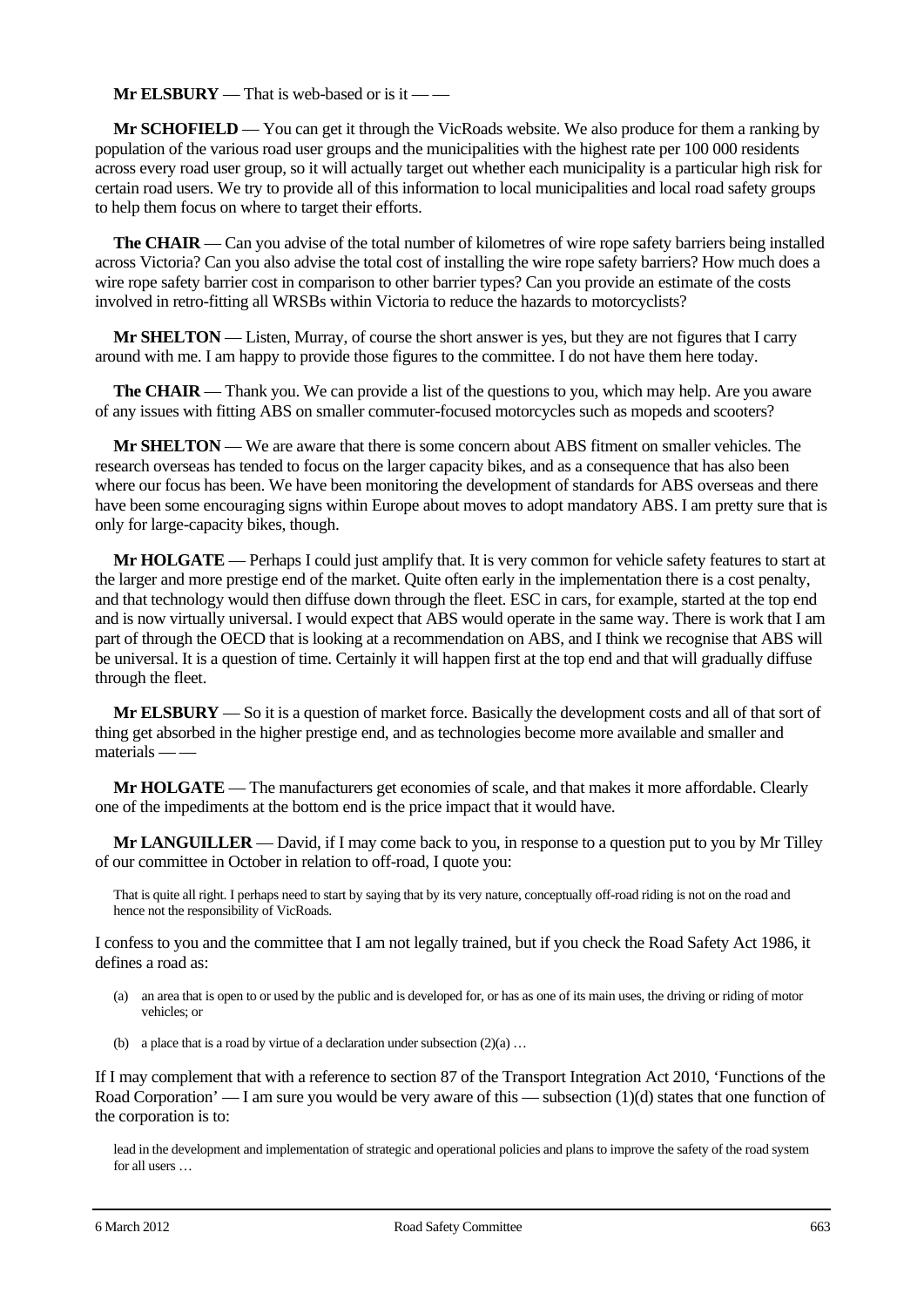Can we come back to this question, which has been puzzling us, the committee and, as you may appreciate, submitters? If I may conclude: as you know, the committee has received evidence to the effect that in the order of 50 per cent of road trauma takes place off the roads. To have VicRoads indicate to us for the second time that it is not responsible for it, I think we need to put the question to you again and have the benefit of your answer.

**Mr SHELTON** — Sure. The first definition you read out there, Telmo, from the Road Safety Act 1986, could be interpreted as meaning that a road is any place that a car actually goes. It says that a road is a place where the public has access. Essentially that is wherever a car goes — they have had the access — which makes it very problematic because that does not actually provide any limitations on where the act applies. To that extent it is not helping us a great deal. I think we need to work with other agencies to identify where those boundaries are and to establish in fact that it may well be the case, that we agree that, 'VicRoads, this is your responsibility, and you have to do something to address this issue'. As it stands at the moment, I think it is quite unclear exactly where the boundary of that responsibility is.

**Mr LANGUILLER** — If I may put it to you, in the absence of any qualification and in light of the fact that it says 'one of its main uses', is it not your responsibility? Can I ask you, have you received legal advice in relation to your interpretation of whether VicRoads is or is not responsible?

**Mr SHELTON** — We have been getting legal advice, Telmo, as part of the work that is being done at the moment, which was referred to earlier. That work is due to be reported this month and will form part of the next discussion that we are having with other agencies. Just for your information, whilst I have not got the details of the legal advice here, it is sufficient to say that there are areas where it is not sufficiently clear to be certain. My own expectation is that through this process we may well decide that we need to go to the Parliament and seek some clarification about the extent of this law.

**Mr SCHOFIELD** — Can I just clarify? Whilst we have an act that defines a public place, just to make it clear, as far as injuries go and the reporting of whether they are classified as ABS or non-ABS, we work on a set of guidelines that define what will be reported as on-road and what will be reported as off-road. They are the guidelines that Victoria Police use and that we use, and they are so old that they are from an old typewriter and all we can do is scan them in. Those are the guidelines that we have been operating under since they came out in late 1979 or 1980, I believe. That defines a road as an area within a surveyed road reserve for things like car parks and petrol stations, and whilst under the act they might be defined as a public highway, according to the ABS guidelines they are not.

**The CHAIR** — Just to put something on the record, I am advised that the definitions in the Road Safety Act 1986 of road and road-related issues were amended to allow enforcement to occur in areas where hitherto enforcement could not occur. There was a specific amendment that expanded the definition for enforcement purposes. I would further note that in some of the work of the committee it has been suggested that the legislative requirements in relation to off-road uses as set out under section 3 of the Road Safety Act 1986 appear relatively straightforward. Given this and the fact that it has been six months since it was indicated that legal advice was being sought and 12 months since the Auditor-General's report also suggested that the legislative requirements were reasonably straightforward, the question arises as to what the current position of VicRoads is with respect to its responsibilities in the area of off-road riding. I note, David, that that is a matter that is still being worked out in the light of legal advice that is coming forward in the next period of time and that you will be working with agencies and looking at a legislative overview of some of the issues as well, but we would be interested in any interim position that might be conclusive from the perspective of VicRoads. Our research-based advice perspective is that there is a wider ambit than is currently operated under by VicRoads.

**Mr SHELTON** — Our view is that one can interpret things more broadly, and when you do that you start to bump into the roles and responsibilities of other agencies as well, so it is really not up to VicRoads to unilaterally decide where that boundary ought to be.

**The CHAIR** — Yes, thank you.

**Mr HOLGATE** — Mr Chair, if I could provide an example, clearly there are areas that are roads, and trauma occurs on those roads which is not included in the ABS definition. Since they are on roads they will be covered by road rules on issues like that. At the other extreme, there is trauma that happens clearly outside areas that VicRoads could have any control over. For example, last year there was a fatality on a closed motocross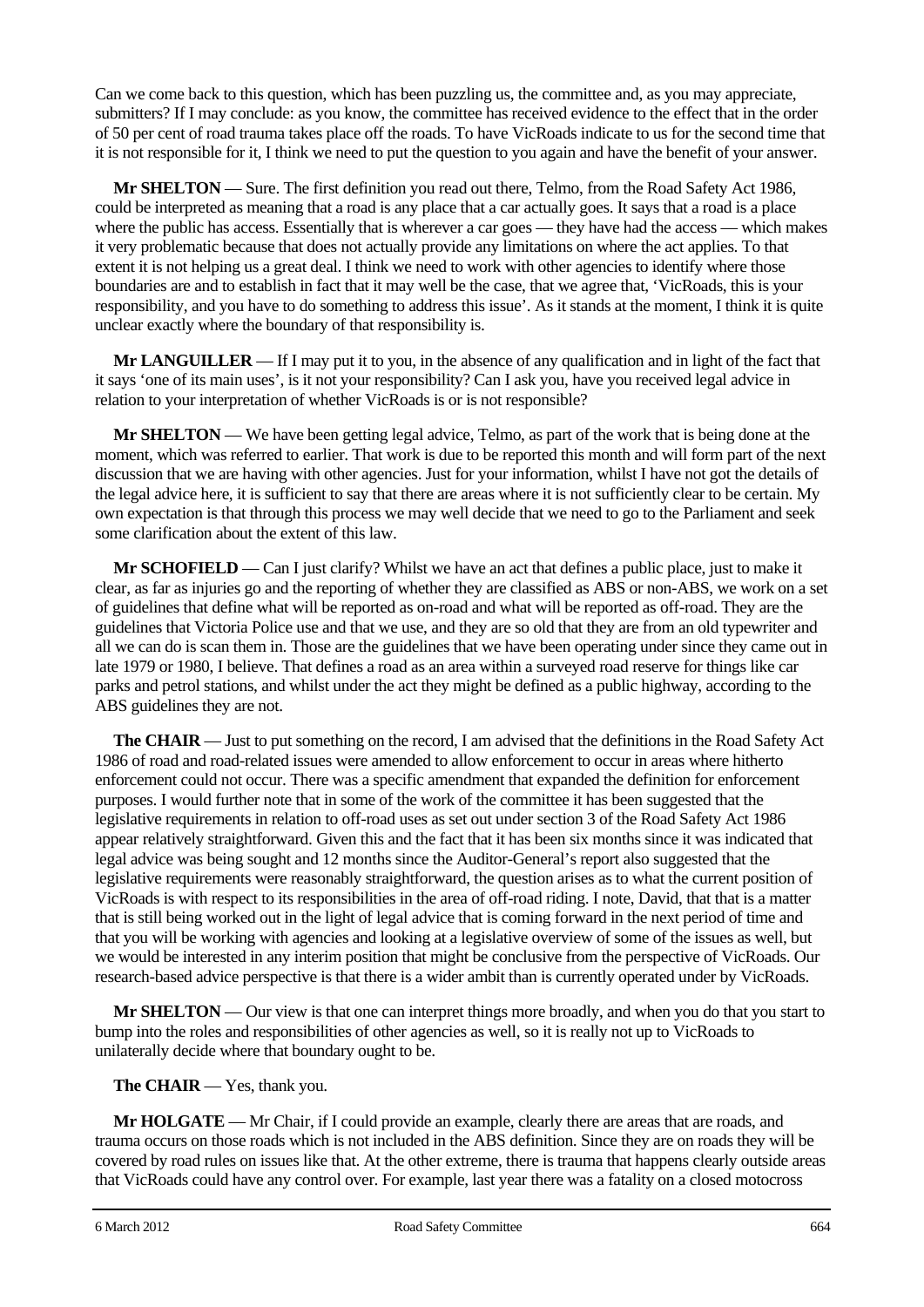track in which someone got permission to use the track and was killed. The coroner made a recommendation that VicRoads should have an involvement in that sort of crash. Our view is that that is right outside what would be considered a public space or something that a public agency would have control over. Then there are clearly a whole lot of different circumstances in between. The challenge we have is to provide the correct boundaries as to whether it is VicRoads, DSE or other agencies that have prime responsibility.

There are some provisions in the Road Safety Act that do in fact apply everywhere. Drink-driving, for example, applies on private land, so there are offences like careless driving involving loss of traction. There are a few areas where we do have a responsibility wherever it is, but for the large part it is around the road rules and it is where there is road.

**The CHAIR** — Is it possible to get a copy of the guidelines to which Peter referred before?

**Mr SCHOFIELD** — You will have to scan them yourself.

**Mr ELSBURY** — We can do that.

**The CHAIR** — Thank you.

**Mr LANGUILLER** — The committee understands by way of an interested party — not by VicRoads, it should be noted — that VicRoads is funding a project to be led by Monash University Accident Research Centre, aimed at better understanding the factors that contribute to motorcycle safety. Can you provide an overview of this project, and can you advise the purpose of the session held on 9 January 2012 and who was invited to attend?

**Mr HOLGATE** — I can answer that. This is the project I referred to earlier. It is MUARC's case control study of motorcycle crashes. It is an Australian Research Council linkage grant. The project totals about \$1.3 billion. Contributions are being made by VicRoads, the Department of Justice, TAC and the Victorian Automobile Chamber of Commerce. I apologise if I have forgotten any agency that is contributing.

The purpose of the study is to look at risk factors involved in crashes. The methodology will be to examine about 500 crashes in which motorcyclists have been injured, investigate the site, interview them to determine, for example, what protective clothing they were wearing and what they were doing before the crash, and get as much in-depth detail as they can about the circumstances around that crash. They are also going to investigate 500 what they call 'control riders' who have gone past the same site and try to look at the differences in characteristics between those two sets of riders. The purpose is to look at what factors increase the risk of a crash or increase the risk of an injury and what factors protect from injury. So they will be looking at particularly speed and the involvement of speed in crash risk and injury risk, but also a whole lot of other factors.

The meeting that you referred to was a meeting that VicRoads set up on behalf of Monash University to get advice about how we communicate to the motorcycling community about the project, because clearly part of the project is to stop motorcyclists who just happen to be going past a crash site — well, not stop them but send them out a letter to say, 'You were identified going past this site. We would like you to answer some questions'. Clearly we want to understand how we might communicate with the motorcycling community on that basis. We selected some people from our Motorcycle Advisory Group but also people who had a clear involvement in communications around motorcycling.

**Mr LANGUILLER** — Thank you. It appears that VMAC previously signed off on a number of studies similar to MUARC's. Can you advise the committee what became of these studies? Have they been finalised, what results were there, if any, and what are the differences, if any, between the projects?

**Mr HOLGATE** — This study was in fact endorsed by VMAC. It has taken a while in its gestation and it was a project that went through the VMAC process.

**Mr LANGUILLER** — And the outcomes are?

**Mr HOLGATE** — The project is just starting now.

**Mr LANGUILLER** — Just starting now?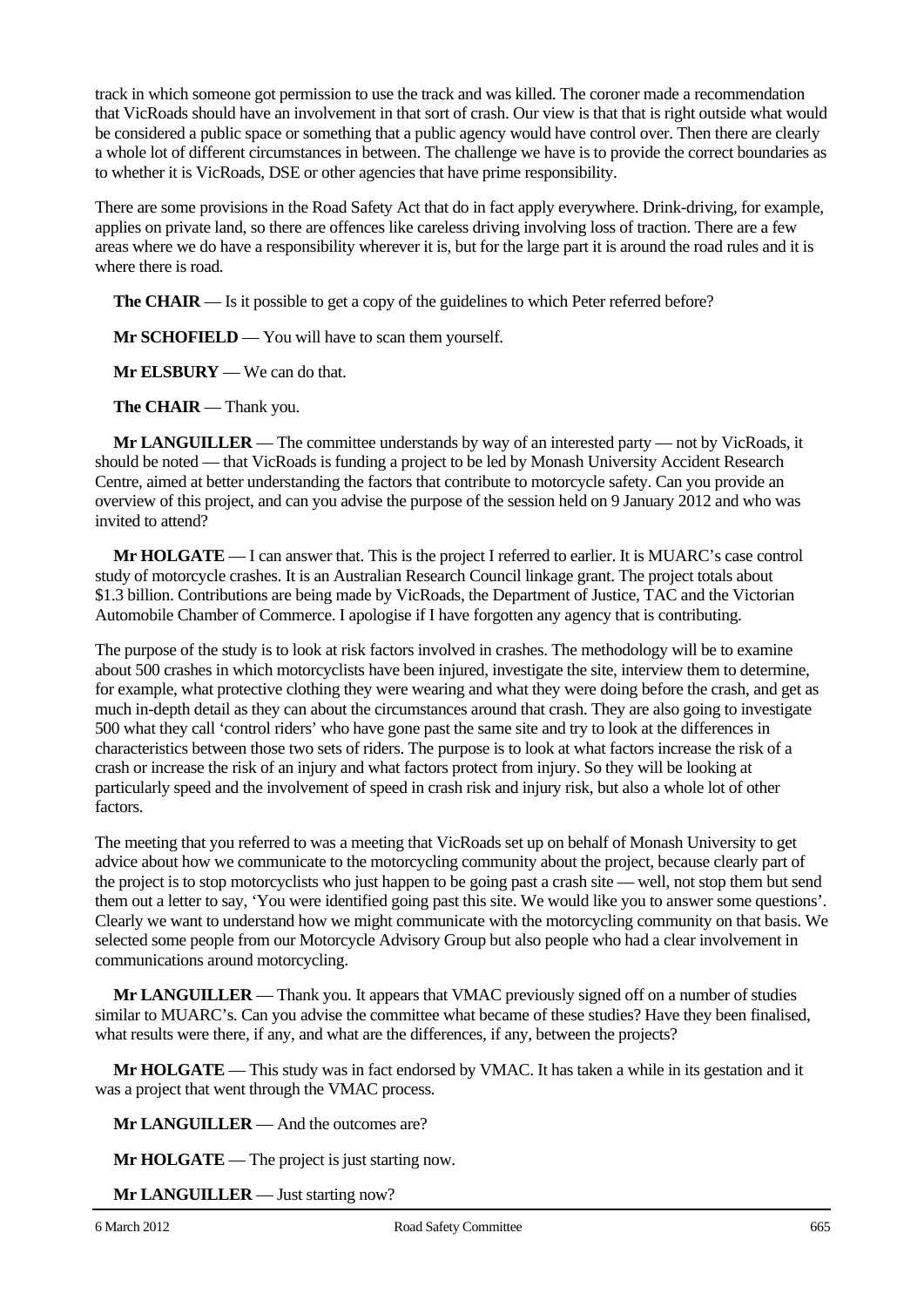# **Mr HOLGATE** —. Yes.

**Mr LANGUILLER** — I beg your pardon. How are the results of the numerous research project studies that are undertaken incorporated into policy-making? May I qualify that by saying that, as we understand it, they use the motorcycle safety levy. Can you provide a specific example?

**Mr SHELTON** — Certainly. I actually have a copy here of research projects that have been commissioned by VicRoads from 2006 onwards, which is just to give you an illustration of the breadth of work here. Indeed, if you want copies of any of those reports, please feel free to request some of those. A good number have already been provided through Kylie to the committee. Some of these are funded outside of the levy and some of them are levy funded.

I notice the committee has an interest in protective clothing, so we might use that one as an example. Early work identified the benefits of protective clothing. The list that I have just circulated to you is actually organised in reverse chronological order, so if you go towards the bottom of the second page here you will find no. 42, Motorcycle Protective Clothing: stage 1, which was to simply review the literature and develop a proposal around star rating for clothing. This is a very early piece of work, working off an idea that was worked on with the Victorian Motorcycle Advisory Committee at the time — 'It looks like something of promise, let us have a look at what is being done and what the potential might be as a desktop exercise initially'.

Having been through that, the report was commissioned to look at some different models about how a star rating system might in fact be done and what the prerequisites were for it to be effective. We eventually moved at a later date to a stage 3, and I am scanning the list to try to find that for you at the moment. It is no. 29, Feasibility — a further detailed assessment of a single model and in particular looking at how one takes items of clothing and actually physically tests them — who does the tests, to what standard, what might the costs of that be and how do you recover those costs? This is an example of a progression of identifying a countermeasure at a higher level and then progressively drilling down into it to understand it in greater detail. That work has culminated with TAC taking on some further work in this area and now commissioning some testing, I think, in the UK of some items that have been purchased here in Australia.

**Mr HOLGATE** — Mr Chair, if I could also add to that, I have not got the list of numbers. You will also notice items like no. 9 and no. 23, which are evaluations of programs we have introduced, so that really closes the loop on our processes. The research has informed us to put in a program and the research also allows us to evaluate the program, decide how we modify it or how we go ahead in future.

**Mr LANGUILLER** — Witnesses have put to us — and incidentally, as you know and appreciate, we just met with MUARC — concern in relation to the lack of transparency by research organisations and regulators, including MUARC as we put it to them, in providing the public with publicly commissioned research into motorcycle safety. Examples include research into wire rope safety barriers and the explicit restriction on publishing research commissioned by VMAC. Can you tell us why these reports are not being made public, and are you not concerned about the public perception that there is a culture of — I would not want to go to the word 'secrecy' — but certainly a culture of not wanting to share with the public, and I genuinely qualify that. Please enlighten us.

**Mr SHELTON** — Certainly. For us, the early processes with VMAC were a bit of breaking of the waves, I guess. We have always valued the ability to do research, to understand issues that may have some degree of provocation in the public realm and to be able to deal with those in an objective way. Once we start working with MUARC directly, we have the public right alongside us looking over our shoulder as we go through that, so that has required some culture change on the part of VicRoads. Yes, I share a concern that there are anxieties around the sharing of that information. Thankfully I think we have now moved to a position where you will see in the recent minutes of the new motorcycle advisory group that we have committed to publishing everything that we commission, and indeed that list I gave you in the process of making sure all of that is available is on our website. The majority of it has been made available in the past, and everything that was levy funded has always been provided to VMAC.

The isolated instances — and there have only been a very small number — where reports have not been released to the public are confined to instances where the report in fact dwells on issues that were outside the initial scope and in a manner that, without context, is very difficult for the public to make sense of. In our view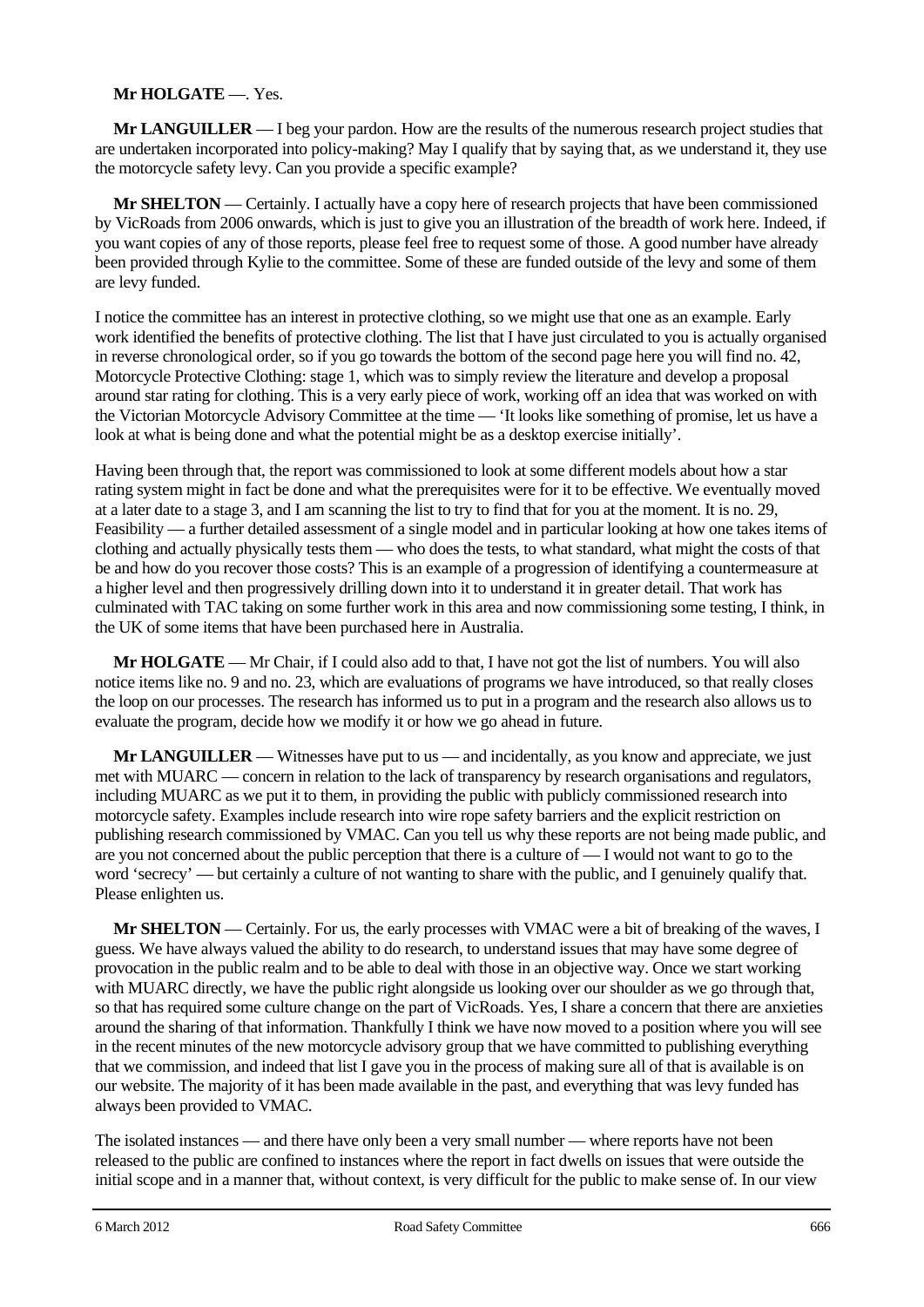that was more likely to not be a constructive contribution to the debate. In that particular instance we took a cut-down version of the report and made that public as an alternative, but as I say, our current commitment is that everything that is commissioned, particularly through the levy, should be public, and we are writing that into our contracts for research going forward. I think it is also interesting to note that the process James referred to earlier with working with MUARC on this new ARC linkage grant has been an opportunity for them to realise that in fact some motorcyclists had similar views of MUARC, and MUARC has responded very positively to that. I think the whole process has been beneficial, both for motorcyclists and for MUARC.

**Mr LANGUILLER** — I am sure it will be a welcome cultural change, given the submissions we have received.

**Mr SHELTON** — Indeed. I think that is right, Telmo. It probably also has not helped that in the past there were constraints with our registration and licensing system to easily bring forward data that people expect us to readily have at hand — it has been quite costly. A lack of responsiveness in that regard has been interpreted as being a culture of secrecy.

**The CHAIR** — I would like to tackle a number of questions in relation to the motorcycle safety levy. We have about three or four questions. The first issue is: how much money was collected by the motorcycle safety levy in the last financial year, and in turnover in the last five financial years how much of these amounts have actually been spent and on what? How is the motorcycle safety levy referenced in your annual report?

**Mr SHELTON** — The motorcycle safety levy was introduced in 2002. It was set at \$50 per motorcycle at the time and actually was incremented by CPI each year. It is now, I understand, \$63.80 a year, and it is applied per rider rather than per motorcycle, so if you have multiple bikes you pay it only once. Currently the levy generates very close to \$5 million a year, and as at 1 March 2012 revenue to \$44.7 million has been committed to road safety projects.

**Mr LANGUILLER** — The total revenue having been?

**Mr HOLGATE** — The total revenue to 31 December was \$44.1 million, and we project to 30 June 2012 it will be \$46.5 million.

**Mr LANGUILLER** — Just to be clear, you have committed \$44.7 million?

**Mr SHELTON** — Each project is approved by the Minister for Roads. That has always been the case. A total of 202 projects have actually been approved to date. The allocation of the levy money is guided by the strategic guide to levy expenditure, which was a document that was put together with VMAC consultation to try to inform the pattern of expenditure across the range of road safety countermeasures. To date that pattern has essentially been along the lines of: education programs, about 14 per cent of those allocations; engineering and on-road projects, about 73 per cent; enforcement at 5 per cent; improved information for decision making at 5 per cent; and communications relating to motorcycling and the levy at 2 per cent.

**The CHAIR** — Are these amounts in disbursements or distributions referred to in your annual report?

**Mr SHELTON** — I would have to check that also. Can I come back to the committee on that?

**The CHAIR** — Certainly.

**Mr SHELTON** — The details of individual projects will not be there.

**The CHAIR** — I have a copy of the report here and I have not been able to track it. There is a question I would next like to raise. Is there a reason why detailed information — including the amount spent, aims and achievements — on all the projects on which motorcycle safety levy funds are spent does not appear to be publicly available?

**Mr SHELTON** — Is there a reason? The data has been provided to VMAC on a regular basis when we have met. Reports on expenditure were put together in the middle of 2010, and subsequent to that projects approved under the levy have been listed on our website. It is probably worth noting, though, that we have for some time, I think, struggled to meet the expectation of some motorcyclists in terms of the level of detail that is actually available on our website.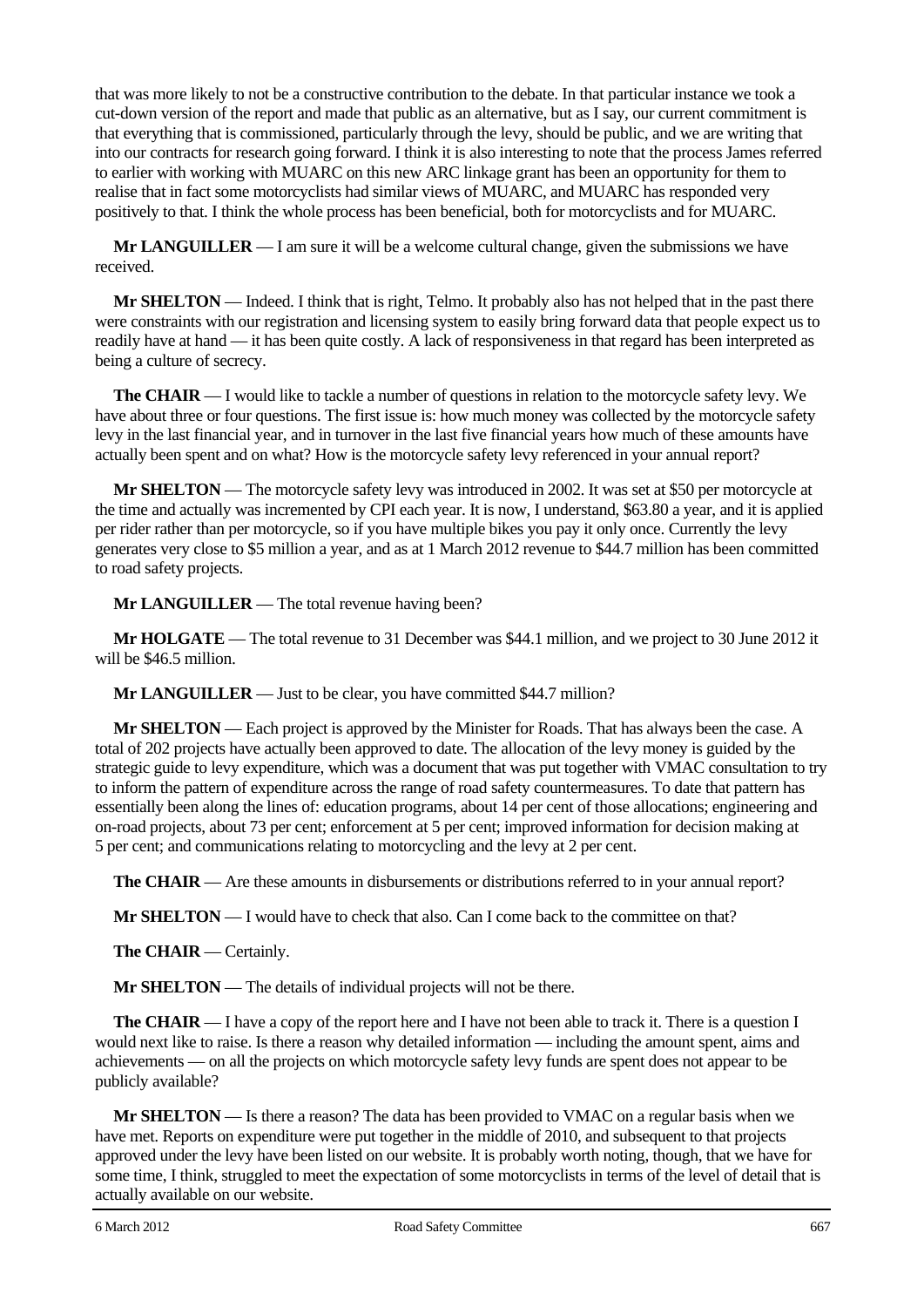**The CHAIR** — Is there scope for that to be rebuilt at all so that there is an outline of where those funds have been disbursed? I note also that sometimes there can be an alignment of funds. For example, with the Great Ocean Road, say, there would be a number of road improvements undertaken that would be of benefit to a range of stakeholders: line of sight and also improvement of rounding on the bends, so to speak. Just for the record, I note that there is a keen interest to understand where the moneys have been disbursed, and how they might be balanced between recurrent expenditure and the levy-specific purposes may need to be graded with auditor's footnotes, perhaps.

**Mr LANGUILLER** — If I may, through the Chair, supplement that, it is not clear for the public and certainly not amongst the fraternity as to whether you spend the levy exclusively on programs that relate to riders. It would be a good opportunity to dispel or otherwise this discussion — I am not sure of the word — that is taking place.

**Mr HOLGATE** — As just a comment on the infrastructure projects that you are referring to, they are all listed on the website, so the public can determine where that money is being spent on those infrastructure projects. In terms of how the levy is applied to those projects, I guess there are two types of projects. One type are specific motorcycle treatments that we spend money on to improve the road, largely for the benefit of motorcyclists. For example, a program to seal unsealed intersection bellmouths is designed specifically to stop gravel going on the road and being hazardous to motorcyclists. There is very little benefit for other road users in a treatment like that.

The other range of treatments will be ones that if they were to compete for general road safety funds would not get the priority that perhaps they need from a motorcycle perspective. Relative to the general vehicle population there are far fewer motorcycle crashes. They are therefore more dispersed. The identification of motorcycle black spots is more difficult because the numbers are low. So it is likely that if we relied on general funds for these treatments they would not necessarily be done at the locations where motorcyclists would benefit greatest. So the levy is used as a specific fund for projects that do address issues for motorcyclists.

The evaluation of the black spot program showed significant benefits for motorcyclists at those locations. It did show benefits for other road users at those locations, but as I said, they are locations that probably would not have got up under any other funding program.

**The CHAIR** — Thank you. Now moving on to the next question. Is there a reason why detailed information — including amount spent, aims and achievements — on all projects on which motorcycle safety levy funds are spent does not appear to be publicly available?

**Mr SHELTON** — No, there is no specific reason for that at all. There is information on the VicRoads website about which projects are being funded under the levy. As I said earlier, the level of detail there is I think something that we need to address to satisfy motorcyclists.

**The CHAIR** — Thank you. I note also that there is certainly information provided on estimated costs involved with the black spot program but no other figures are available — for example, in relation to costs spent on research projects. The question is: why is there no information available on costs of research?

**Mr HOLGATE** — Again, I think there is no good reason. I think the reason we had it on infrastructure projects is that it is an easy way of describing the scale of a project. If it is \$2 million or \$60 000, clearly the scope of the project is going to be quite different. I cannot say there is a reason why we did not provide that on other projects, but certainly there was seen to be a specific reason for infrastructure projects.

**Mr SHELTON** — Murray, I think it is probably worth knowing that a number of these projects are publicly announced and the dollars are certainly made publicly available through that process. I think your point about finding a single place where you can find the whole lot in a single package in a concise and clear way is well made.

**The CHAIR** — Thank you. The Arrive Alive website provides a list of motorcycle safety levy approved projects, but it appears to have been last updated on 8 October 2010. The question is: where would motorcyclists go to see what the motorcycle safety levy has been spent on since that date?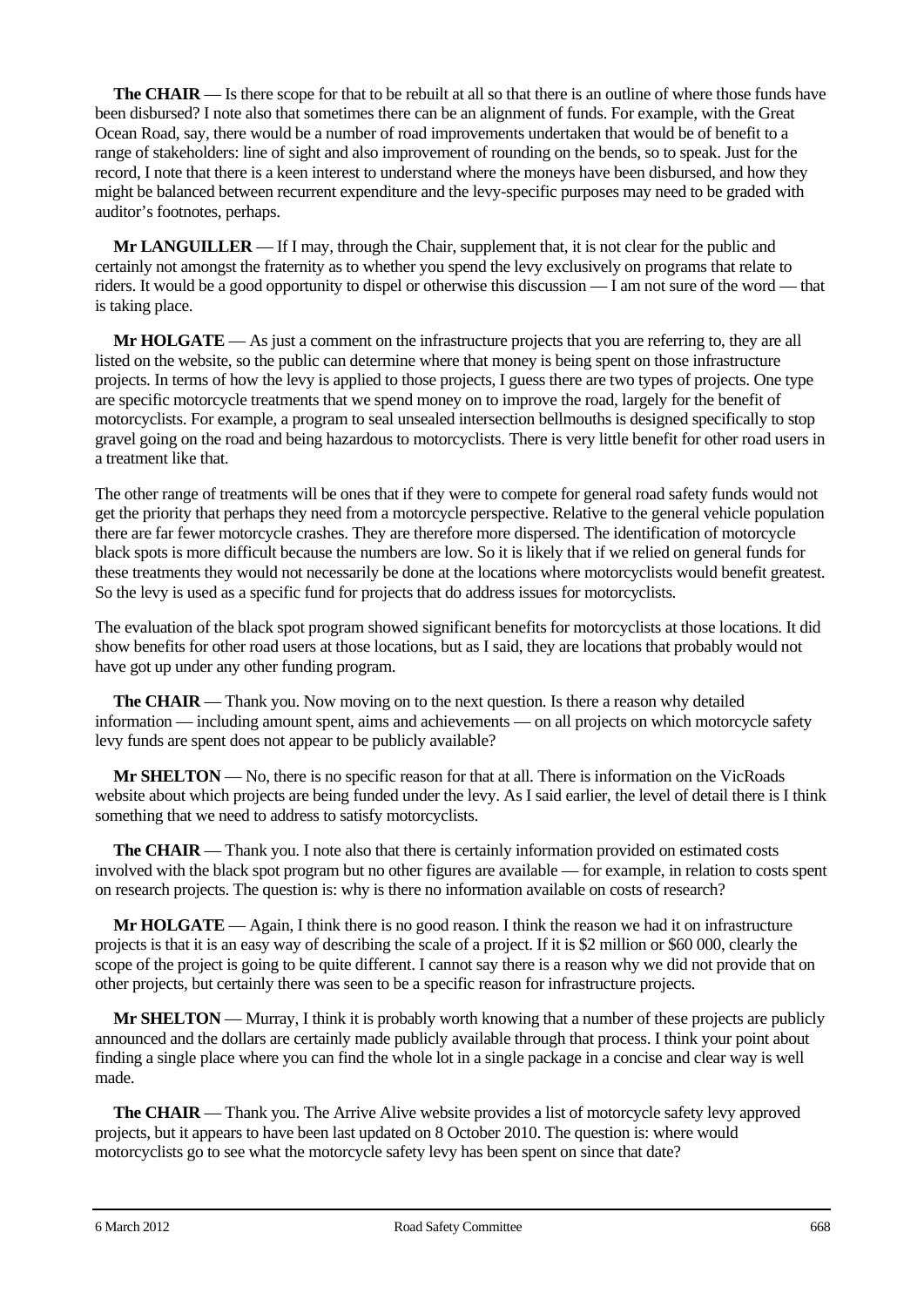**Mr SHELTON** — That is the place that we would refer them to and that is the place that we seek to keep up to date. If it is not up to date now, it needs to be brought up to date.

**The CHAIR** — Thank you. I note that earlier on you, Mr Holgate, mentioned that some projects would not have got up under other funding. As I interpret the question, part of the answer would be that statistically in order to determine a black spot it would partly correlate with the volume of accidents that occur at a particular location, and by virtue of motorcycle accidents being comparatively fewer than motor vehicle accidents that might not otherwise qualify under black spot funding. Is there any wider interpretation as to why some projects would not have gotten up under other funding?

**Mr HOLGATE** — No, I think the volume issue is the main reason. Clearly we have a road with a lot of traffic on it and a greater risk. If you treat that road, you are going to get a greater community benefit than if you treat a less busy road that might have motorcycles on it. Our key source of funding for road safety prudence is the TAC-funded Safer Roads Infrastructure Program. The objective of that program is to maximise our return for the community through it.

**The CHAIR** — Other than the programs that are funded through the safety levy, what motorcycle-specific programs does VicRoads fund through its own normal funding?

**Mr SHELTON** — We might need to provide you with a list of projects that have been funded directly through VicRoads. We do policy work directly funded on an ongoing basis with VicRoads, and we have a number of projects that are running at the moment. As an example, the current trial of motorcycles in bus lanes is funded by VicRoads.

**Mr LANGUILLER** — Through the Chair, on the same chapter, in relation to off-road, have you run any off-road programs or have you used the levy in any way in relation to off-road? Are there any programs that you have run?

**Mr SHELTON** — We have used levy funding to try to get a better understanding of off-road from a policy and research perspective. If you have a look at the list I gave you earlier, under research projects you will find those items in here. Number 39 is an example — further research into off-road motorcycling injuries, MUARC in 2007. There is at least one other that I saw this morning — no. 46, and also no. 12. Yes, we have, Telmo.

**Mr LANGUILLER** — I noted that you use about 2 per cent of your budget on communications. Do you use any of that on off-road?

**Mr SHELTON** — That budget is intended to assist motorcyclists to understand what the levy is being used for. So that has not been restricted to either on or off-road.

# **Mr LANGUILLER** — I see.

**Mr ELSBURY** — Currently it appears that the auditing of accredited providers is limited to assessing provider competency in terms of following procedure rather than assessing their training outcomes. This is compounded by the absence of a standardised curriculum in Victoria. Will there be changes to the accredited provider scheme if the proposal for a graduated licensing scheme is implemented? Will the GLS mean that providers will be assessed on how well they train novice riders as opposed to how well they adhere to policies and procedures, and if so, how will this assessment be undertaken?

**Mr SHELTON** — Should we introduce a new graduated motorcycling system, it will certainly improve both of those areas. It is important to understand, I think, the difference between audit and evaluation. The audit process is intended to in fact check compliance with procedure by the deliverers; that will continue to be maintained. As those procedures change, which they will have to do if we introduce a new GLS, then the auditing process will also change.

It is important that we have a sufficient level of detail in both the procedures and the reporting requirements within the procedures to allow an effective audit to be done. Two years ago when we reviewed that process as a result of some issues we had in one particular location in the state, we in fact found that we needed to require our testers to collect more detail about when they were testing and where to allow us to adequately audit them, and so we have made some changes to that effect. Having learned those lessons we will ensure that any new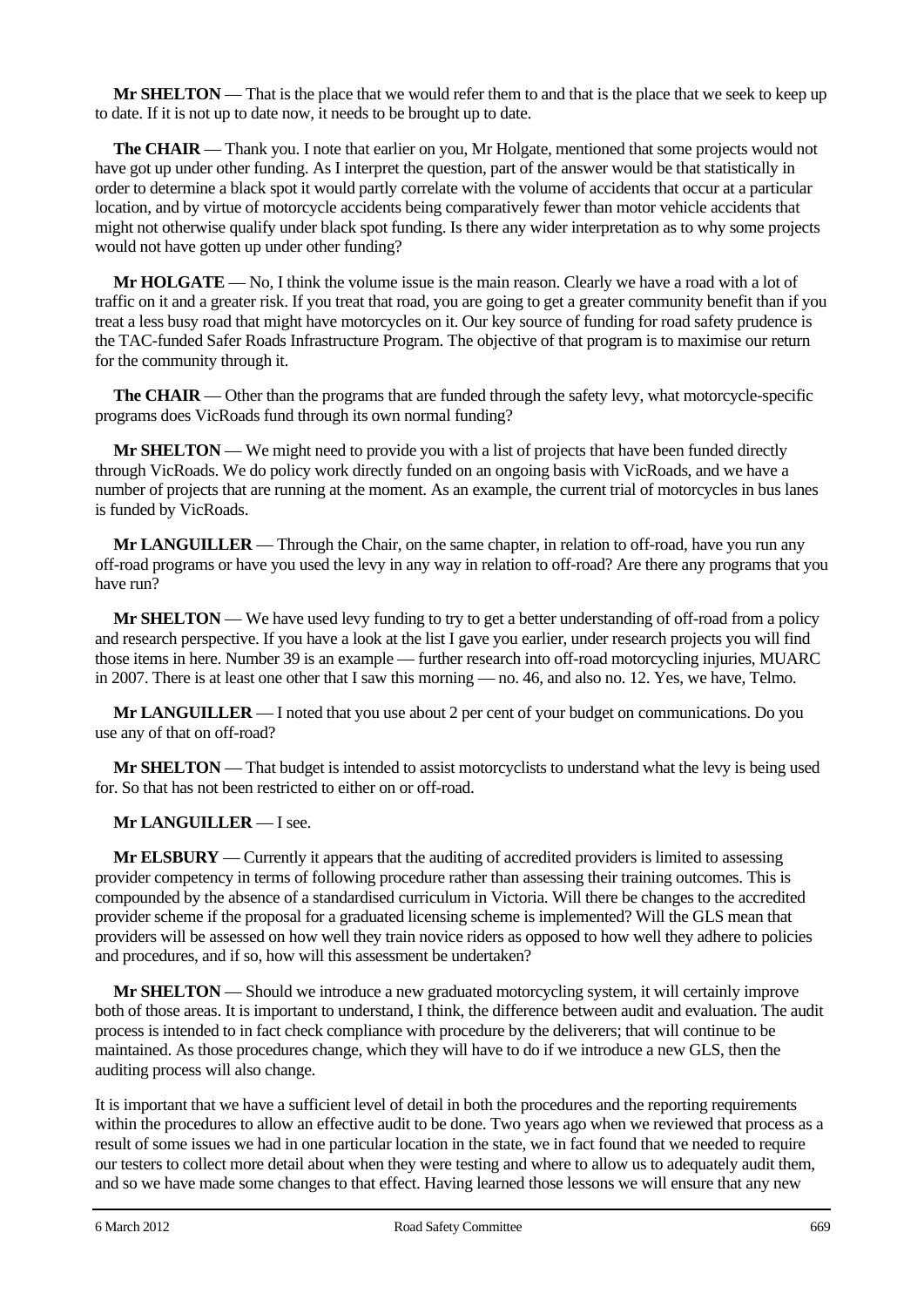GLS will also provide a much stronger procedural basis for effective auditing. Evaluation, on the other hand, is really about testing whether as an outcome you actually get a reduction in road trauma or a greater compliance with road laws. That will also be a component of any change that we have. As you have seen in the reports we showed you earlier, evaluation is a standard part of any new intervention, and that will certainly be built into our new graduated licensing process.

**Mr ELSBURY** — Does VicRoads train the accredited provider trainers? If so, can you outline to the committee what the training consists of and whether any evaluation has been undertaken to determine whether it improves the consistency of training across providers? If VicRoads does not train the accredited providers, can you explain why not?

**Mr SHELTON** — I am going to have to take that question about the training of the trainers on notice; I do not have that detail with me.

**Mr HOLGATE** — Perhaps just a comment — we will have to provide detail on that. Certainly our training is likely to be restricted to the administrative process we need to follow to ensure that licences are correctly issued and they are following our administrative processes. There are no training requirements, and part of the objective of the new proposals we have around the graduated licensing system is to have some process around that. If there is a standard training curriculum and a standard process, then certainly training will be part of that.

**Mr ELSBURY** — Can you explain why VicRoads dropped the on-road testing component for motorcycle licences? The committee has received evidence that the test was dropped due to quality and cost concerns, amongst other issues. Was this the case, and were there concerns surrounding the ability of accredited providers to provide such testing?

**Mr SHELTON** — Once again, I have not come equipped to answer that question.

**Mr HOLGATE** — I understand the evaluation of the on-road test found there was a 90 per cent correlation with the range test in terms of outcomes and therefore it was seen not to add too much value.

**Mr ELSBURY** — What evidence was used as the basis for allowing the test-only option for motorcycle licences?

**Mr HOLGATE** — Our requirement is a test only. Some providers choose to provide training as well as that. There is no mandatory training at the moment.

**Mr SHELTON** — We actually developed a training course to try to address that issue, Andrew. We developed a four-day training course which very much responded to an expressed need by providers. We also introduced a mechanism for people to complete that course and move straight to the learner phase. That has not been taken up, so the course we developed has not actually been used. I guess one of the lessons for us has been that a voluntary approach to providing training is unlikely to be successful, depending on the scope of that training.

**Mr ELSBURY** — Just in relation to the question that James answered just a moment ago with regard to the on-road components of a licence test, you are putting someone out on the road who has to deal with day-to-day traffic issues, yet with the current training that is available at a push you are riding at a 30-kilometre-per-hour maximum speed in a car park; that is basically what you are being trained on. I have experienced this; I sat on the bike and revved it and got all the way up to second gear. I mean, watch out!

But you have a far different environment out there in the real world; 110 kilometres per hour is the top speed. Even without any training you can just hop on a bike, get your licence by sheer luck and then get thrown out onto the road in amongst all of that. Why would you not have an on-road training component? I notice that the GLS includes a proposal to have an on-road testing criteria.

**Mr HOLGATE** — Absolutely. We have identified the gap you have just described. We provided last week to you, Chair, and I think to the executive officer, a supplementary submission which is our revised thinking about the motorcycle GLS which we have been working on since the previous version was put to the public in 2010, and we have taken on board a lot of comments. It addresses that specific issue of the lack of on-road experience before we let riders out on their own. I guess the proposed GLS is trying to clearly say that the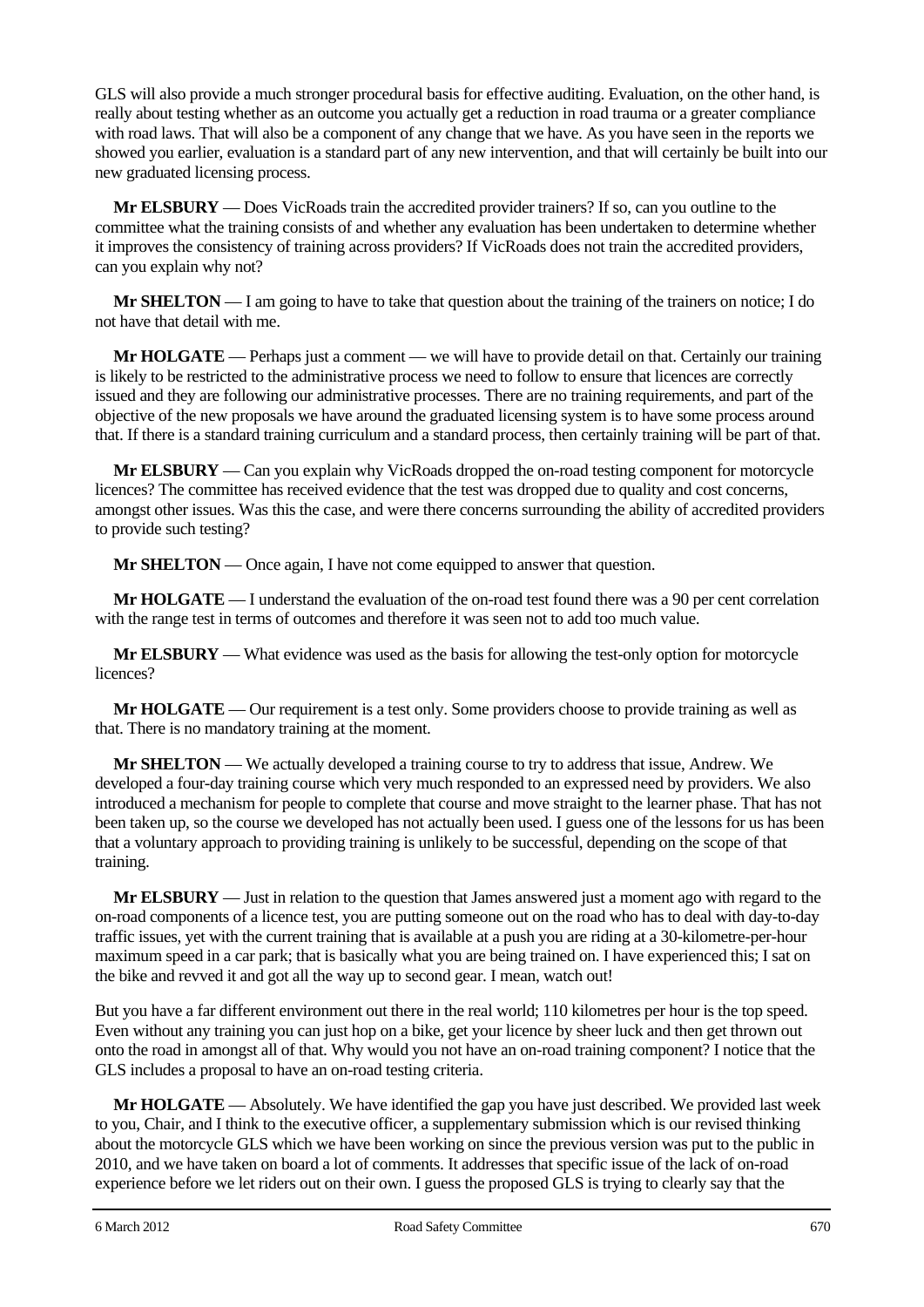learner phase is a phase in which you learn to ride a bike. At present it is the first stage of your solo riding. The proposal at the moment is for some standardised training, which we have discussed; an element of on-road assessment before you get your L-plates. It may not be a test but at least it is an assessment to determine whether you are equipped to ride on the road. Then there is a period, similar to the car process, of a log book and perhaps some check rides where you have to report back to an assessor who will make some comments on your riding style, your risk awareness and some of those issues that we know do make a difference.

The previous version talked about a learner period of supervised riding only. Clearly we had feedback about the potential cost of that and the difficulty in delivering it in some regional areas that might effectively be a barrier to entry. We have put together a proposal that still has an element of learning in that phase but does not require supervised riding at all times during the learner phase but addresses the issue of the very low speed test to get onto the road. We are trying to increase that — the period of learning during your L phase before you get on to your full licence, while having some restrictions during those periods to moderate risks as you develop skills.

That is the kernel of what we are trying to do with the GLS. The details are not yet fleshed out, and we are taking the opportunity now to say this is our proposal that is public. We will be engaging with the training providers, the Motorcycle Advisory Group and others to start fleshing out what the detail of what that might look like. That would include the audit arrangements that we just talked about previously.

**Mr ELSBURY** — I can say from experience that I went through the learners permit process, got to the end of it and was basically told, 'Go out there and learn'. Instead I took up an offer of going off to another training provider that offers an on-road component — once you have got your Ls you then go out there on the road with a qualified trainer. I do not know whether it was a safety blanket sort of thing for me but having him there riding ahead of me and copying his position on the road, copying what he was doing in the traffic and also using the elements that were taught to me over a further 4 hours of training before we actually got out there on the road provided me with a lot more confidence to hop on a bike out there in traffic than what I was offered with a 3½-hour course and then a licensing program.

**Mr HOLGATE** — One of the issues we have had to grapple with is the lack of evidence to show that training works. I think if there was good data to show that training of this type leads to a certain reduction in the crash risk, that is something that would have been implemented a long time ago, but the data is not there, and to some extent we are working — —

**Mr ELSBURY** — Has the research being done by yourselves?

**Mr HOLGATE** — A lot of research has been done to look at the effectiveness of rider training and its impact on crash risk. Certainly things like the Cochrane review, which has done a meta-analysis of a whole range of studies, have shown that the results are very inconclusive. Common sense would say that a rider needs a certain degree of skill and if you have a bit more skill, you will be a better rider. We know for cars, for example, that might make you overconfident and might lead to an increased risk, so we are not saying that training is not required, we are proposing training, but the difficulty we have is understanding the evidence to provide the justification for it.

**Mr ELSBURY** — I am struggling a little bit with that considering you have a mandatory requirement of learner drivers to have a log book, yet you are telling me now that additional training is not required for riders.

**Mr HOLGATE** — We have a log book requirement for car drivers precisely because driver training is not effective. What helps young drivers become safer is experience behind the wheel as a learner. It does not matter who is next to them; if they are getting that experience and are imprinting the behaviours they need to drive safely during those 120 hours, they will be a safer driver. We cannot do that process for motorcycle riders because there is no-one next to them, so we are proposing a system that hopefully will provide a lot of those benefits in a way that is practicable for motorcyclists. The data on training is inconclusive. That is not to say it is not effective, but it is difficult to find solid data to show that it is effective, and in that position we are looking at an element of training in the process.

**Mr ELSBURY** — If the study has been done, why has it not been brought into effect? Why has there been this lag?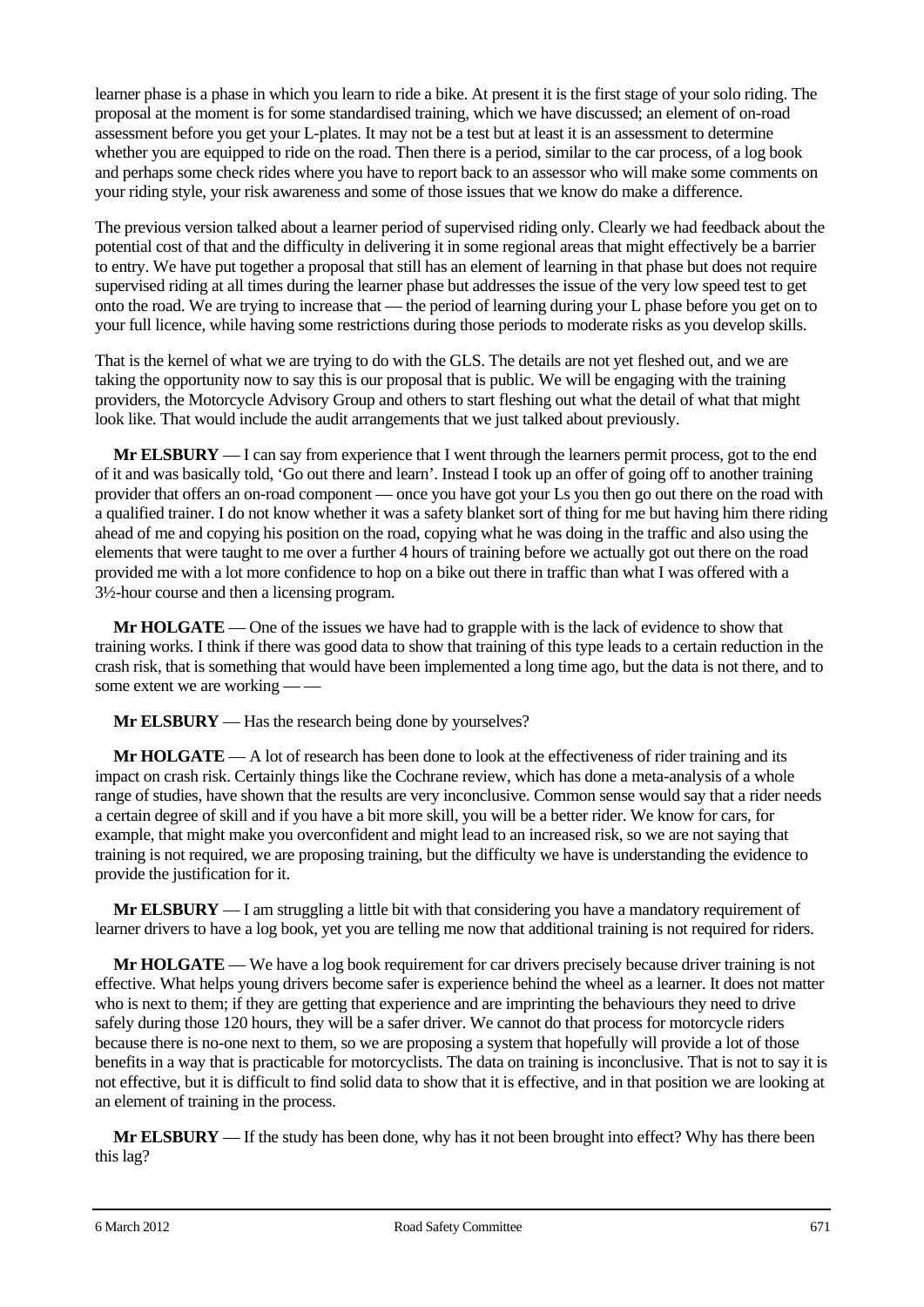**Mr HOLGATE** — The studies on training do not show that it is effective. Perhaps just to amplify that, one of the larger levy-funded projects is the assisted rides project, otherwise known as VicRide. We are taking about 2000 riders shortly after they get their intermediate licence and putting them through a 4-hour process of coaching. We will be tracking their performance to see whether their riding becomes safer. We are expecting that will give us some results, hopefully to demonstrate that that sort of coaching is beneficial.

**Mr ELSBURY** — Certainly you have some support here from the RACV submission to this inquiry that says that post-licence training has not been shown to be beneficial and should not be supported as an effective road safety measure. However, this view has been constantly challenged by witnesses to this committee to the extent that it seems counterintuitive. I think I have your views basically on what that is.

**Mr SHELTON** — I will add to that, though. One of the things we are interested in is the content of training, and I draw a distinction here between the training to learn to manage the bike itself as distinct from training that is about anticipating, identifying and then responding to hazards.

**Mr ELSBURY** — That is certainly what happens when you are on the road with an instructor next to you in a car. You can do all the theory you want but it is not until you are actually in a car with your foot on the pedal that you can understand how to deal with the unpredictability of other road users, even larger vehicles and smaller vehicles than yours. It just does not seem to make sense that you would not then ask a motorcyclist to undertake the same sort of training or something to the equivalent that is within the limits of the vehicle. You are not going to have a pillion passenger whispering in your ear the whole time, 'You really should be further to the left'; that is not going to work. But having an instructor on a bike either just ahead, just behind or off to one side of you would give you that extra little bit of knowledge so that you are not thrown out there from second gear at 30 kilometres an hour with no hazards out there except for some witch's hats — and they are deadly. Being able to get out there and have to deal with — and I experienced this on my ride — being cut off by a truck. When I was halfway up him he decided, 'I am going to take your lane'. He probably did not see me so the anchors went out and I came in behind him, which meant my instructor was ahead of him, I was behind and I was out there on my own. But because the instructor was somewhere out there ahead of me I had that little bit of assurance that what I did was right.

**Mr SHELTON** — Essentially what the assisted rides work is doing at the moment is seeking to better understand what are the components of training that are going to give us value so that we can design something that is going to be effective.

**Mr HOLGATE** — And perhaps just a comment on your last comment, Andrew. The proposal we have put up on the GLS has the same objectives as the process you describe. There will be an element of assessment in the process — check rides, which may involve a rider out with you assessing those risk awareness issues that you have raised, as well as a period of solo riding in between in which you can embed those skills. It is a question of balance between requiring many hours of supervised riding at great cost to the individual versus what we have got now, which is virtually nothing. We are attempting to find that balance.

**Mr LANGUILLER** — Just on the subject, I have not read that specific research, and I certainly will, but does that not tell you much more about the training itself, the actual training per se? Is it not about what kind of training you evaluated? If I may put it to you respectfully: if VicRoads, or if the RACV for that matter, plainly suggests that there is no value in training per se and this is taken out of context, you can see how the community could think, 'What are these guys saying?', because when you think about any type of training in any jurisdiction, if the training is good, surely there has to be some benefit. What you are saying is you have evaluated some training and that that training is not good enough. So shouldn't we lift our game in terms of training?

**Mr SHELTON** — There are two things that come together here. There is both the training itself and then there is the evaluation that has been done. We are not suggesting that the training has been shown to be ineffective; we are in fact pointing to reports that other people have written that have tried to evaluate training and found it not to be effective. We are not simply making that aspect of it up. But we do accept that particularly for motorcyclists there is not a lot of good, thorough research in this area. Our proposal, through the assisted rides project, is to design something from the ground up with behaviour change principles built into it and evaluate that. Through that process we are hoping to find, Telmo, by applying our own rigourous evaluation which we can have confidence in that we can answer that very question that you have just posed. Intuitively it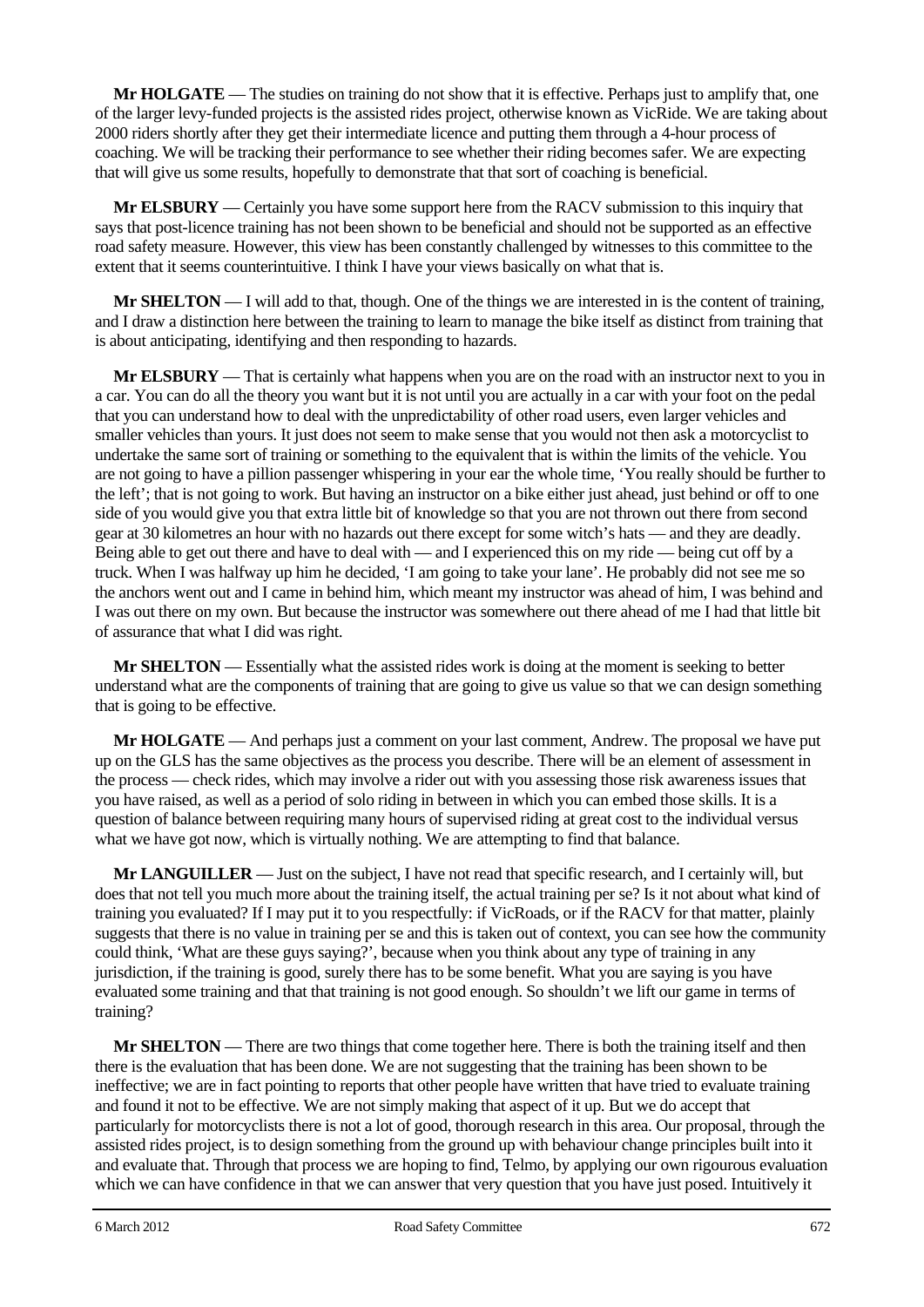would appear to be the right thing to do. If it is such a strong countermeasure, why is it not being shown in the research to be effective?

**Mr HOLGATE** — Perhaps just to amplify that, we are not saying that training is not effective; we are saying that it is not proven that training is effective.

**Mr LANGUILLER** — That is the training you have assessed and measured.

**Mr <b>HOLGATE** — I refer to the Cochrane review that I mentioned. Its process is to review all reports of any evaluation of training. To some extent the jury is still out.

**Mr LANGUILLER** — As you would be aware the 1992 Social Development Committee report on the inquiry into motorcycle safety in Victoria recommended:

… VicRoads and the Transport Accident Commission, in consultation with the Victorian motorcycling community, plan ongoing public education programs which encourage motorcycle riders to use appropriate conspicuity measures.

Further, in the 1998 Road Safety Committee report on the inquiry into the review of motorcycle safety in Victoria the committee considered that not enough work had been done by VicRoads on this recommendation and stated:

VicRoads should conclude and release as a matter of urgency, a recommended minimum standard for protective clothing and conspicuity measures for motorcycle riders.

The report further stated:

It should not be necessary for the committee to raise this issue again.

It has been 14 years. Can you advise the committee what work has been undertaken in relation to these issues?

**Mr SHELTON** — A lot of work has been done on all of those issues, but probably what has not been done is a mandatory approach to those issues. So a lot of work has been done to promote the conspicuity or visibility of motorcyclists, and other vulnerable road users for that matter, and, as we discussed earlier, work has steadily been done on the protective clothing issues. They have not been mandatory approaches, and quite typically a non-mandatory approach is adopted where there is either inconclusive data or the costs of compliance with the mandatory approach are seen to outweigh the benefits. You will notice in our revised graduated licensing approach that we are certainly strongly promoting restrictions on learner riders, that they must ride with their headlights on and wear high-visibility clothing. By getting in at that very early stage of a rider's career we hope to have a long and lasting effect on their habits in this area.

**Mr LANGUILLER** — We also understand that VMAC was briefed on a three-stage project on motorcycle protective clothing and that the third stage of this project which was finalised in late 2008 outlined the process involved in establishing a star rating system. Can you explain to the committee why this project does not seem to have gone anywhere since 2008?

**Mr SHELTON** — The key challenge of a star rating system is determining what standards are going to be used for the testing of protective clothing in order to assign star ratings to protective clothing. Added to that is the complexity of the number of pieces of clothing you can potentially test, and hence the cost of doing that. As I mentioned earlier, in this piece of work the current state we are at is that we have got some sound thinking about how a star rating system might work. TAC are currently going through a process of testing some clothing against the European standard, I believe it is, through the UK. That question may best be directed to TAC to check on the status of that work.

**Mr LANGUILLER** — Thank you.

**Mr ELSBURY** — Just asking whether or not you are aware of a training program that was carried out by the Gold Coast council which involved on-road rider training which was found to reduce the amount of trauma caused by motorcycle accidents, and if so, can you comment about your thoughts on the program.

**Mr SHELTON** — I am not aware of it. Perhaps James is.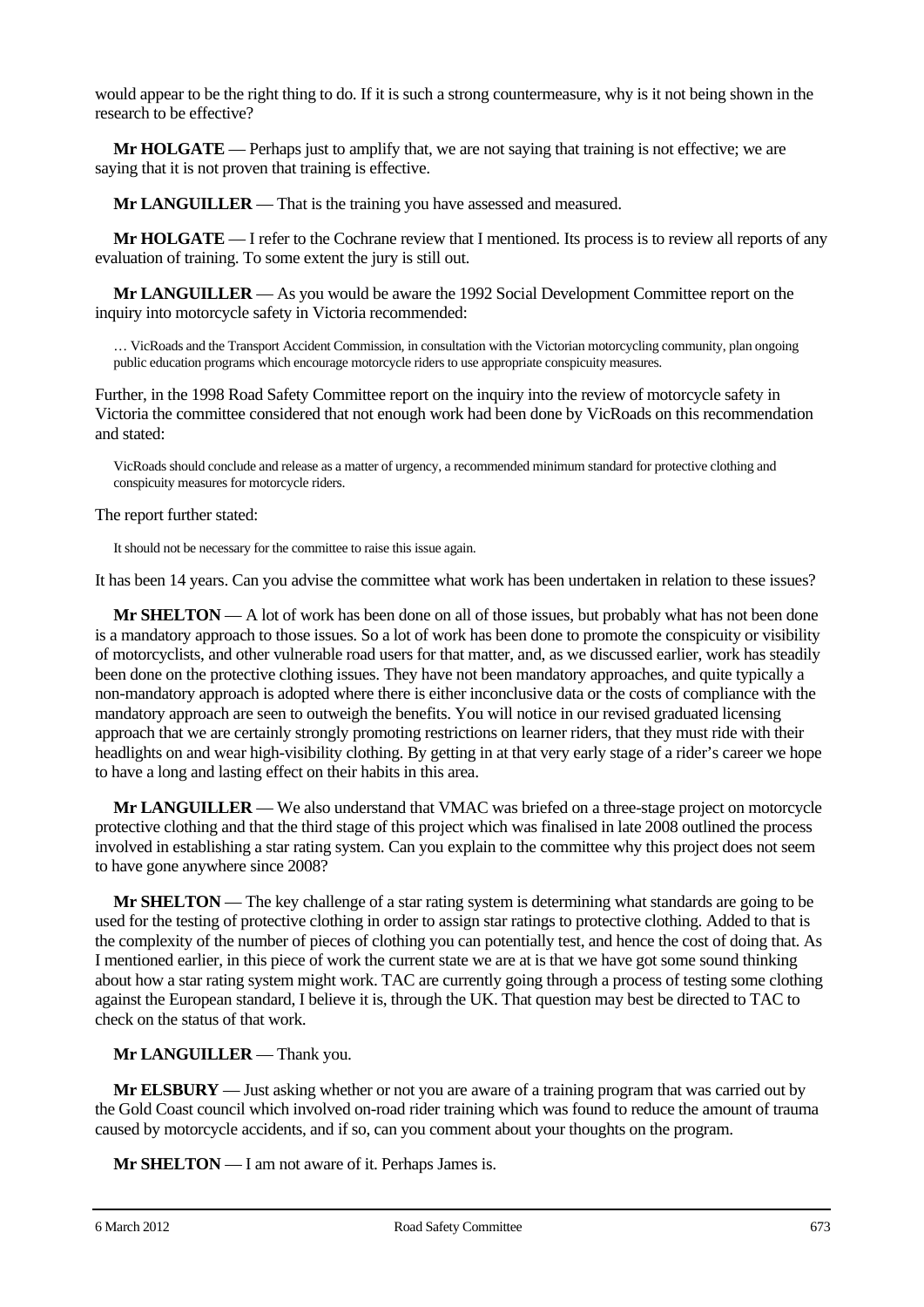# **Mr HOLGATE** — No.

**Mr SHELTON** — We would certainly be happy to have a look at it. We are always interested to have a close look at something that particularly claims to have been successful. I would have to say that whilst we will have a close look at it, the evaluation will be one thing we will be looking closely at and how that is actually being done. It is a notoriously difficult area to evaluate well without a large budget.

**Mr ELSBURY** — Just relation to earlier on in the piece, a couple of months ago we had a submission presented by VicRoads to this committee in relation to what is going on in the motorcycling sphere so far as VicRoads sees it. That submission did not mention any of the good work that you are doing with regard to road engineering or various other safety measures that are being undertaken with road barriers. We actually found that out by going to Western Australia and ending up at a road safety conference over there. I just wondering why it was that, given that VicRoads had the opportunity to raise these good works with us, we did not find out about it until we went to Western Australia.

**Mr SHELTON** — The submission, Andrew, that we made initially does talk about the motorcycle black spot program in which those works were done — —

**Mr ELSBURY** — You were sitting here in front of us with the opportunity to present slides, similar to what we got presented with in Western Australia.

**Mr HOLGATE** — Perhaps I could comment. It is in our submission Making Roads Motorcycle Friendly information. I recall a lot of our time at the last session was spent answering questions. I think we presented the highlights of what we saw as the future opportunities.

**Mr ELSBURY** — It just would have been nice to have been educated and to be able to go to something like that and actually say that we were able to back up what VicRoads was doing, because everyone was singing your praises in WA. And we were just nodding our heads until we went and had Kenn Beer actually present to us what was being done. We were left quite flat-footed, and we could have been backing VicRoads up.

**Mr SHELTON** — I am sorry to hear that was the case. We have extended many times an invitation for members of the committee to meet with us and have a look at what we do. We have made some references to the motorcycle work we have done, particularly on roads. I am happy to provide further information on that.

**Mr ELSBURY** — We have it now.

**Mr SHELTON** — I guess we do not actively go out promoting ourselves in that regard.

**Mr ELSBURY** — It is just that we had to book a flight with Qantas to get it.

**Mr HOLGATE** — Perhaps if I can comment. As I have just said, the focus of our evidence at the last hearing was looking forward. We are certain that in our submission we provided information about work we had done, but our emphasis was on what needed to be done in the future.

**Mr LANGUILLER** — Can I just make the following comments? I am not sure if you notice an element of frustration, let me say, on my part. The reason is that VicRoads does enormously good work. Wherever you go in the world — and we get delegations almost every month from all around the world — people praise VicRoads and so on. I do not need to tell you this. But it appears you downplay the work you do. You do the opposite of what political parties and politicians do; we talk up everything we do and everything we do not do. In some ways it is frustrating for us — and it certainly was in WA, where everybody was evidently happy and proud of the Victorian delegation.

I say this with respect to yourselves. I think to a large extent VicRoads does itself a disservice by not sharing so much of the good work you do out there with the public and the community. I think that is one weakness of the organisation, if I may say so, institutionally and culturally. So far that has come through with the submissions we have received, and I believe that if you were to do so, you would certainly be able to improve your relationship with the riders and the fraternity themselves. I just say this for what it is worth.

**Mr SHELTON** — Thank you for your comments and advice, Telmo. We are certainly paying attention to that.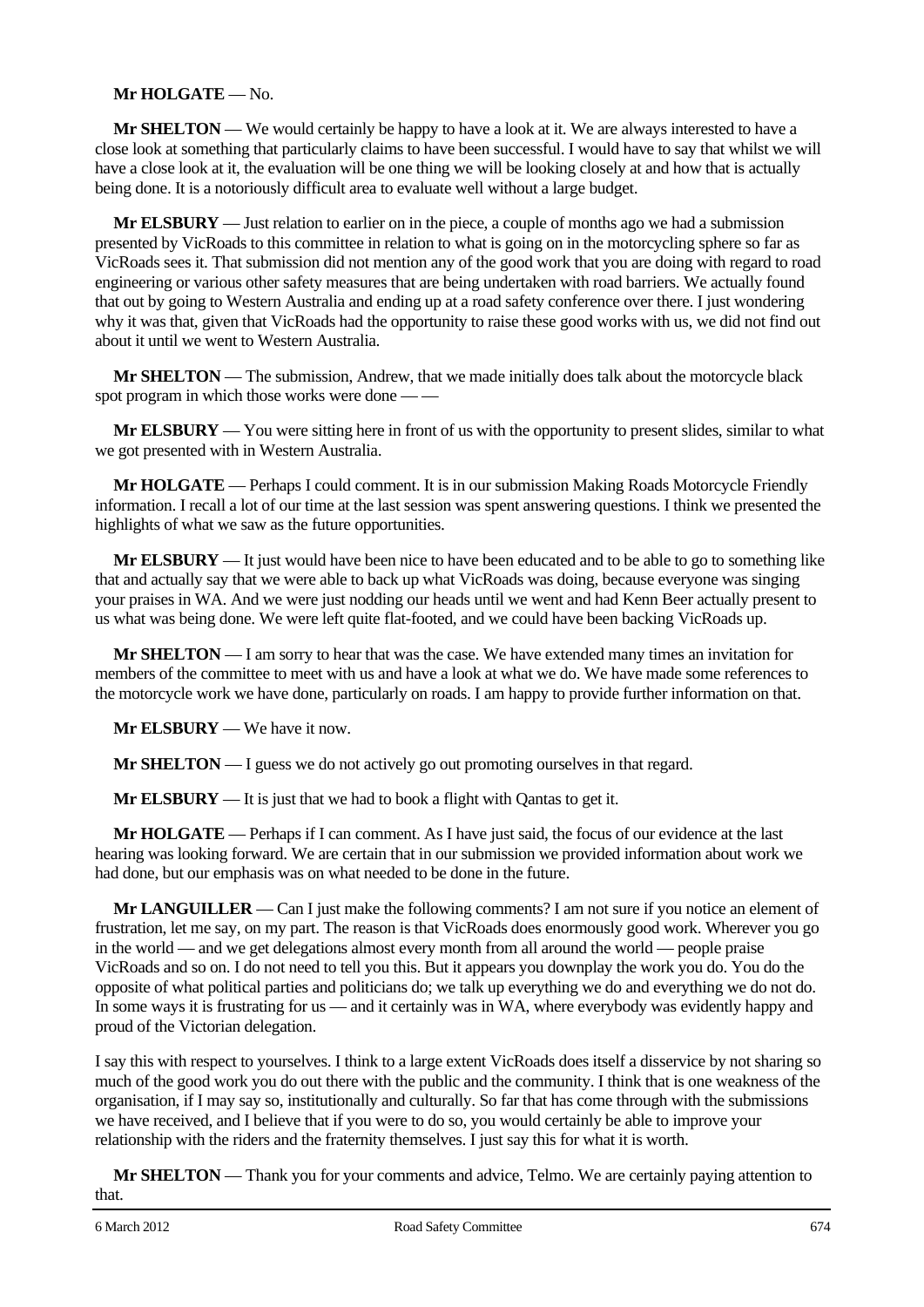**Mr ELSBURY** — As someone who has driven on New South Wales roads over the holiday period over Christmas, I have to say that I have not prayed that much in all my life, because the quality of their roads compared to what we have here in Victoria — there is no comparison. We have superior road safety measures. That is something we should be quite proud of as a state.

**Mr LANGUILLER** — And of course Kenn is a great presenter as well.

**Mr SHELTON** — He is indeed.

**Mr LANGUILLER** — It is worth putting that in. He did very well. Can I just take you back? I refer you to the motorcycle protective clothing project. When did you start, and why did you not start that promptly?

**Mr SHELTON** — The work on protective clothing?

**Mr LANGUILLER** — Yes.

**Mr SHELTON** — I might just hand out for the committee's purposes a short summary of work we have done.

**Mr LANGUILLER** — That was 2008. I guess the point I am making, David, is that yes, you are working on it, but that was in 2008. When did you start again? When did you start the project following the 2008 — —

**Mr SHELTON** — The first stage of the protective clothing work, stage 1, was November 2006, if that is the three-stage piece of work you were referring to earlier, Telmo.

**Mr LANGUILLER** — And the third stage?

**Mr SHELTON** — The report on the third stage was 2008, I think — August 2008. We were starting, really, from the ground up to look at two things: whether a star rating system would be received by the public and well used — we needed to demonstrate that — and then we needed to demonstrate whether we could actually do this in a defensible way that would be cost-effective as well. We were putting together, if you like, a business model for what is not unlike, say, the star ratings you get on kitchen appliances or cars — the ANCAP scheme at the moment. The technical quality of those processes needs to be absolutely spot on, so getting it right from the outset was very important.

We are also very cognisant of the fact that at the moment motorcyclists enjoy a very broad range of products available to them, so being able to decide what we wanted to be able to sample and test was another part of that process — not only the makes and models but whether it was pants or jackets or so on. There is just a vast quantity. Where to start was in fact a challenge for us. As I mentioned earlier, we have gotten a certain way through it, and we are now doing some testing of clothing. It is certainly not a complete piece of work at this stage, but by choosing a star system fairly early on in the process we actually made a choice that we believed that trying to influence consumer behaviour was going to be a more appropriate place to start than a mandatory approach whereby you put a standard in place and basically say, 'You cannot sell a piece of clothing unless it meets that standard'.

**Mr HOLGATE** — Perhaps just to add to that, while that back-office work was going on, we were also doing a reasonable amount of work in promoting the benefits of protective clothing with brochures like *The Right Stuff*, which you have hopefully seen, and working with the TAC in the work they were doing. Also, for example, the police yellow flag/black flag program includes providing advice to motorcyclists about protective clothing. We were continuing that ongoing public process while the research process was going on.

**The CHAIR** — I have one question I would like to put to you. Can you provide any more information on how the community road safety partnership program and alliance is expected to contribute to improving motorcycle safety?

**Mr SHELTON** — Sure. I provided Kylie with a copy of our guidelines earlier and invited her to certainly seek some further information on this. The alliance is essentially the governing body that recommends to VicRoads program allocations and registrations of new bodies for the Victorian community road safety partnership program. The program currently has about 51 registered groups. They range from councils to small groups of volunteers to statewide organisations. We provide to those groups a fairly comprehensive guide as to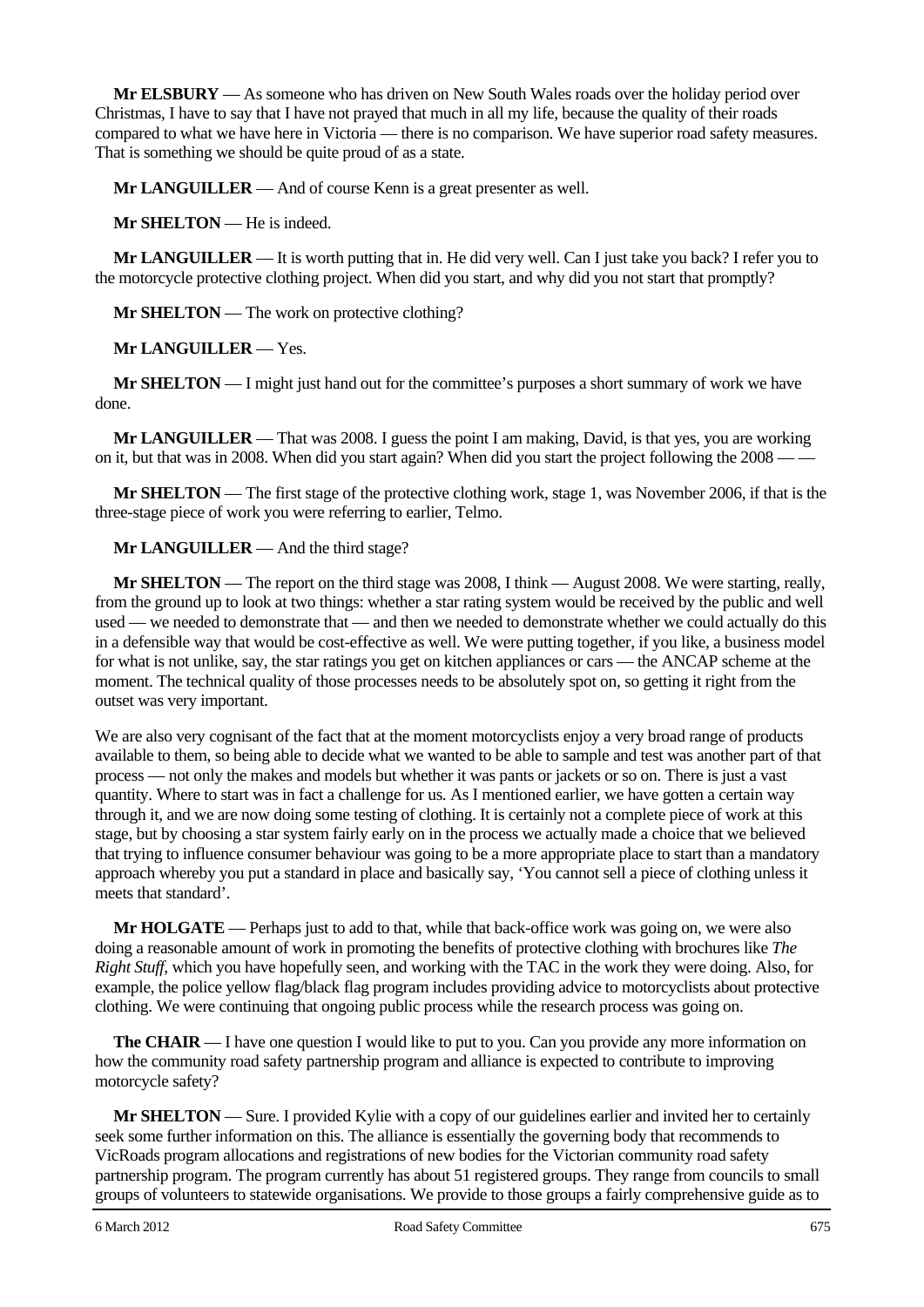the sorts of things that are effective in road safety and that they may choose to submit to us for funding. We strongly favour initiatives that have been shown elsewhere to be effective and initiatives that attract joint sponsorship from other agencies as well.

It is a fairly competitive program. This year we had about \$2.5 million of submissions to that program and will probably end up allocating funds of about \$1.6 million. About 10 of those groups submitted motorcycle-specific projects. There are a lot of others I will speak about in a moment that benefit motorcyclists, but the motorcycle-specific ones were in areas where there is clearly heightened concerned about motorcyclists, particularly the ranges — the Otways and the locations where motorcyclists are very visible and where motorcycle trauma is at its peak.

I am happy to provide you information about the motorcycle projects that get put forward. When they are put forward they are immediately referred to our motorcycle policy team to evaluate, so they get specific attention. We then liaise with each group to try to make the best we can out of the projects that are brought forward. As we mentioned earlier, we do not provide funding through that program specifically to provide training to motorcyclists — just as we do not provide funding through the program to provide training to car drivers. We do provide funding for raising awareness, for example, around the visibility issues for motorcyclists and equally amongst car drivers. The 'look out for motorcyclists' message is advocated. Programs that are not targeted specifically toward motorcyclists are also funded through this work, and they include things like the Driver Reviver program, which in fact benefits all road users — motorcyclists, car drivers and truck drivers alike.

**The CHAIR** — Are there any general concluding comments you might wish to make at this stage, responding to our terms of reference? Just before you contemplate that, we will forward to you the list of questions we have put to you today. As you peruse the transcript, if there are issues — and there are a couple of matters that I think you will be able to identify for follow-up response — and if you wish to add any commentary that would assist our research staff to work through the list of recommendations that we will be drawing together, please feel free to do so. It is open to you now for a moment before I conclude.

**Mr SHELTON** — If I might raise one matter, Murray. Recently we have been considering targets for road trauma reduction in Victoria's part of the development of a new road safety strategy. We hope to be going to the public soon with a public discussion paper around a range of issues including motorcycle safety. Traditionally targets have been set at a macro level for all road users. For example, the national target in the National Road Safety Strategy at the moment is at least a 30 per cent reduction in serious injury and fatal crashes over the coming 10 years.

The committee might consider whether in fact there is a case to be made for having a specific target just for motorcyclists within that high-level target. In particular, I think the justification may be founded in the numbers we spoke about earlier — about the overrepresentation in road trauma by motorcyclists. They are 4 per cent of our registrations and less than 1 per cent of our traffic volumes, yet in 2011 they represented 15 per cent of our fatal crashes. On that basis alone, if we are to reach a 30 per cent reduction overall in road trauma in Victoria, we are going to have to lift our socks in the motorcycle area.

**Mr LANGUILLER** — I have to put this to you: will you include off-road as well?

**Mr SHELTON** — Telmo, if we are charged with and resourced to do off-road as well, we will be very happy to take on off-road.

**The CHAIR** — I note that we have had a very interesting day today as a committee. We have taken evidence from Motorcycling Australia and from the Alfred hospital and their head of plastic, hand and maxillofacial surgery, who gave some quite graphic evidence to the committee earlier on about his reconstructive surgery work and the implications for those who do come off their bikes. We are grateful for the contributions of MUARC and also for the great insight and expertise that you bring to our deliberations. We trust you will treat this as a constructive and robust dialogue out of which there could be some good recommendations.

There have been some suggestions as to the effectiveness of parliamentary committees. Having been a member of one for a number of years now and having seen outcomes from parliamentary committee reports, we have a detailed process of engagement with communities across Victoria to take onboard the insights of people from city, rural and regional precincts and then let that meld through the political process. I think there is a certain